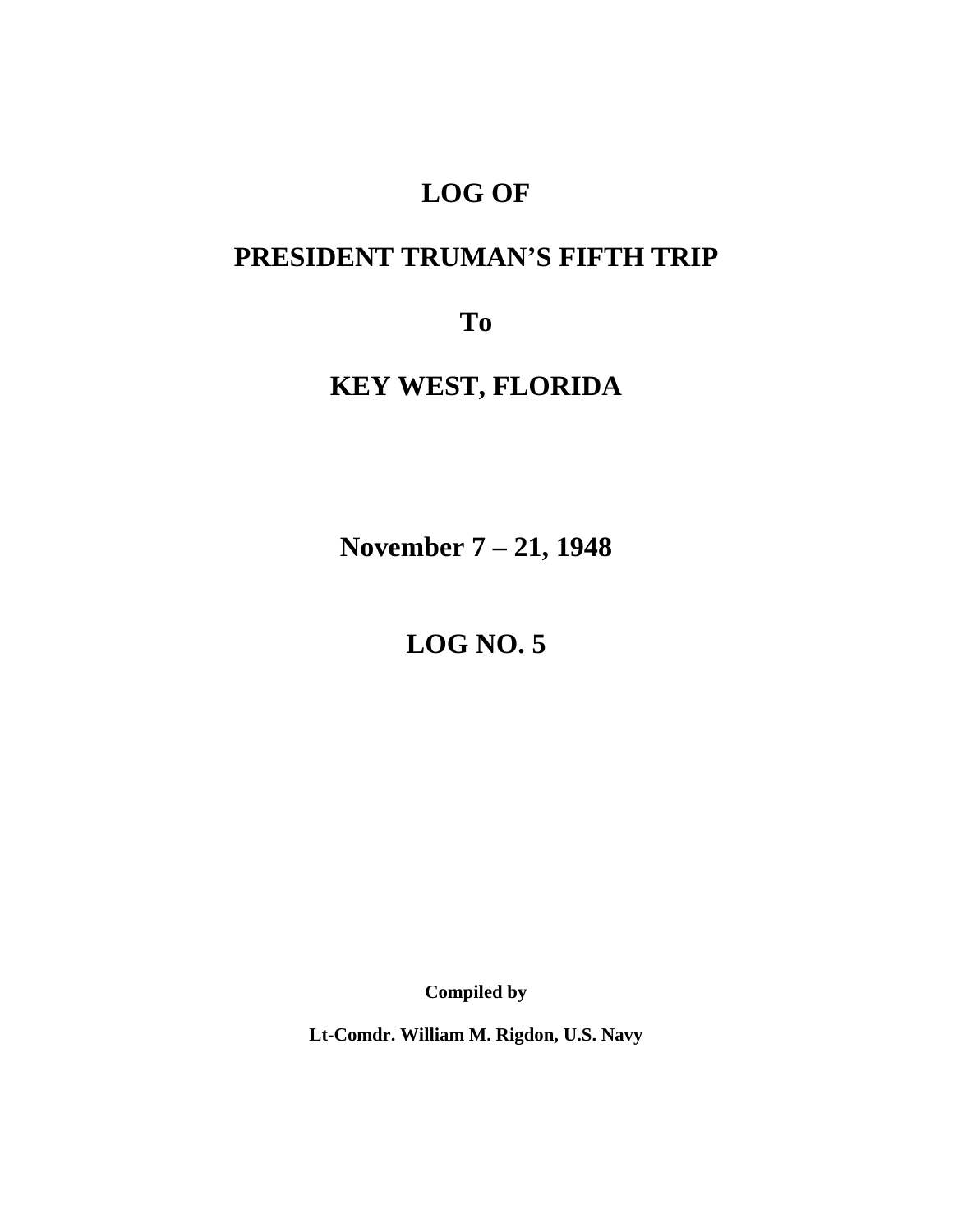**CONTENTS** 

**The President's Party Pages I to IV Pages I to IV** 

**The Log of the Trip Pages 1 to 28**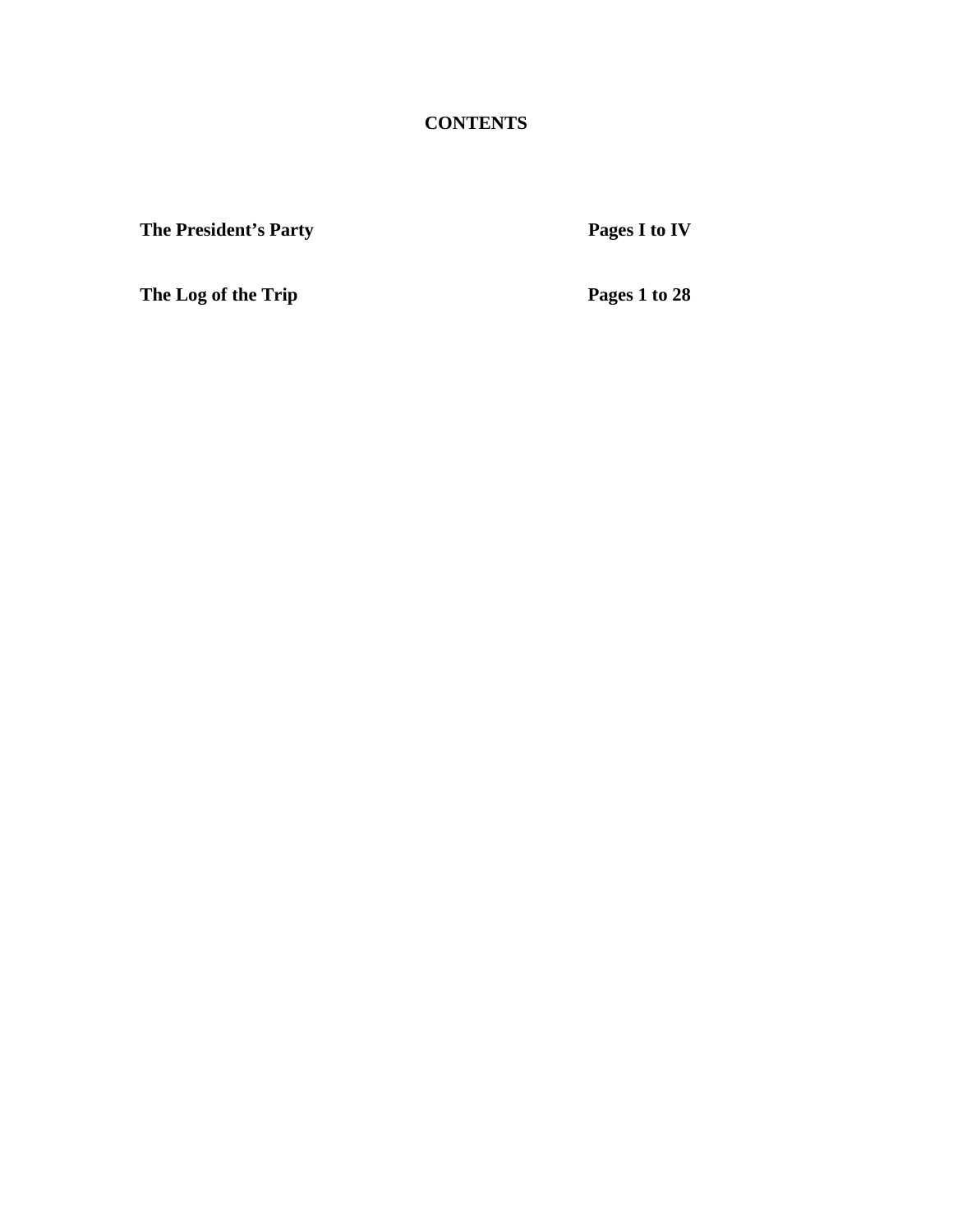#### **The President's Party**

The President Fleet Admiral William D. Leahy, U.S.N. Honorable John R. Steelman Honorable William D. Hassett Honorable Clark M. Clifford Honorable Stanley Woodward Major General Harry H. Vaughan, U.S.A. (Res.) Brigadier General Wallace H. Graham, U.S.A.F. Colonel Robert B. Landry, U.S.A.F. Captain Robert L. Dennison, U.S.N. Mr. Eben a. Ayers Mr. William J. Bray Mr. Jonathan W. Daniels Mr. Donald S. Dawson

 Senator Alben W. Barkley, joined 11-9 Mr. Leslie Biffle, joined 11-9 Senator J. Howard McGrath, joined 11-11 Mr. William M. Boyle, Jr., joined 11-11 Mrs. Harry S. Truman, joined 11-12 Miss Margaret Truman, joined 11-12 Governor Mon C. Wallgren, joined 11-15 Honorable Mathew J. Connelly, joined 11-15 Honorable Charles G. Ross, joined 11-15 Mr. David K. Niles, joined 11-15 Honorable Sam Rayburn, joined 11-18 Judge J. Caskie Collet, joined 11-18 Mr. Charles S. Murphy, joined 11-18 Mr. George M. Elsey, joined 11-18 Mr. David W. Stowe, joined 11-18

#### **STAFF**

Lieutenant Commander William M. Rigdon, U.S.N. Mr. Dewey E. Long Chief Photographer's Mate J. T. McCrosson, U.S.N. Yeoman first class Bernace L. Winkler, U.S.N. Chief Steward Arthur S. Prettyman, U.S.N.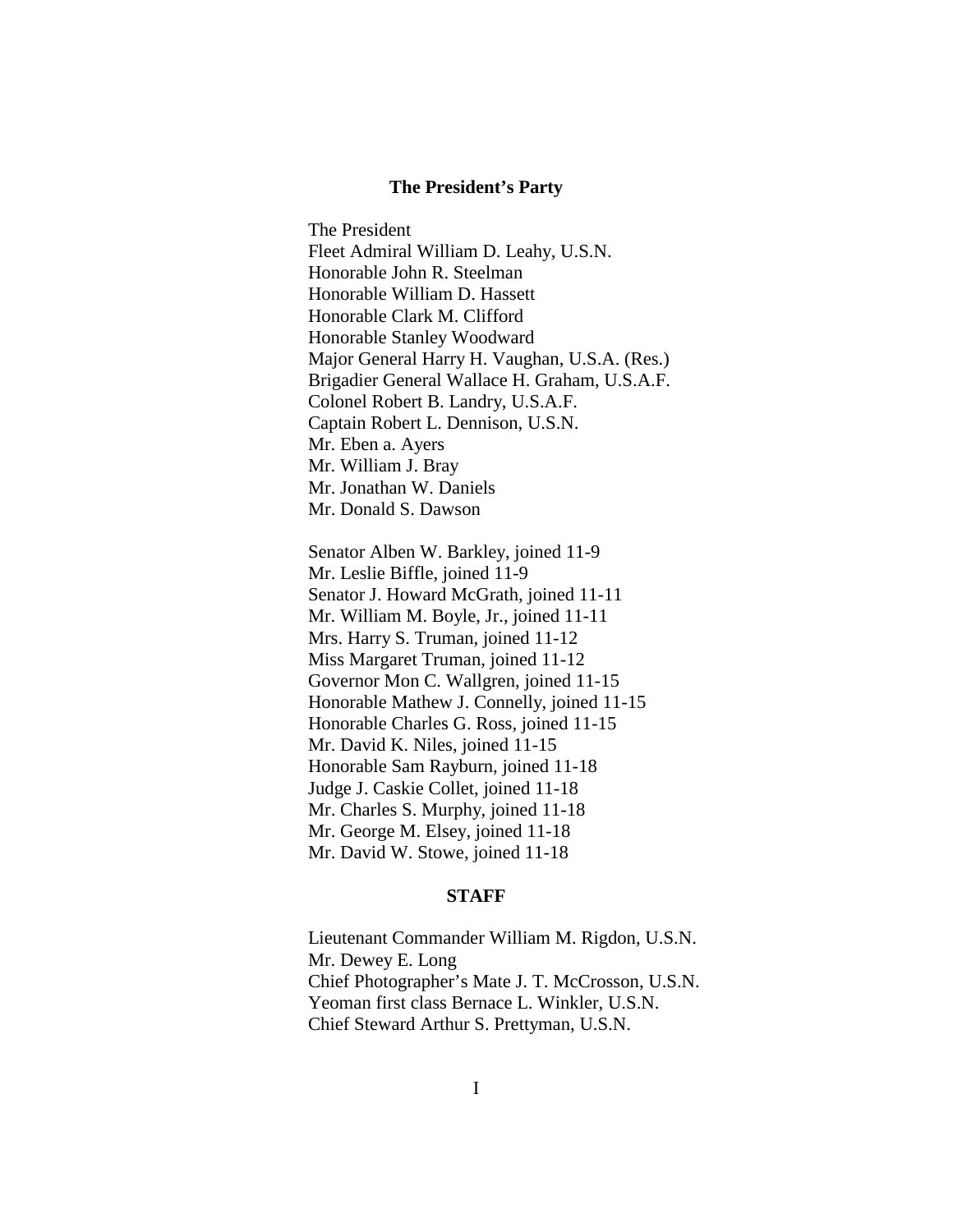## **SECRET SERVICE**

Mr. James J. Rowley Mr. Roy H. Kellerman Mr. Howard S. Anderson Mr. William F. Shields Mr. Henry J. Nicholson Mr. Floyd M. Boring Mr. Paul T. Usher Mr. John Campion Mr. Frank M. Barry Mr. John T. Gorham Mr. Emory P. Roberts Mr. Charles H. Patnode Mr. Gerald A. Behn

Mr. John H. Dorsey Mr. Richard G. Kauffman

## **REPRESENTATIVES OF THE PRESS**

## **Newspaper Correspondents**:

 Mr. Ernest B. Vaccaro The Associated Press Mr. John L. Cutter United Press Association Mr. Joseph A. Fox The Washington Star Mr. Anthony Leviero The New York Times Mr. Edward T. Folliard The Washington Post Mr. Carleton Kent The Chicago Sun-Times Mr. Jack Beal Time Magazine Mr. Phil Dodd The Chicago Tribune Mr. Joseph H. Short The Baltimore Sun Mr. John T. Carlton Cox Newspapers Mr. Ed Darby Transradio Press Service Mr. Charles Van Devander The New York Post Mr. Windsor Booth The Boston Post Mr. Thomas Reynolds The Chicago Sun-Times

#### **Radio Correspondents**:

Mr. Keith Williams N. B. C. Engineer

Mr. Robert G. Nixon International News Service Mr. William Mylander The Des Moines Register Mr. Bert Andrews The New York Herald Tribune Mr. Jack Doherty The New York Daily News Mr. Earl Richert Scripps Howard Newspapers Mr. Carl McCardle The Philadelphia Bulletin

Mr. William Hillman Mutual Broadcasting System Mr. Frank Bourgholtzer National Broadcasting Company Mr. Bryson Rash American Broadcasting Company Mr. John Adams Columbia Broadcasting System Mr. Charter Heslip Mutual Broadcasting System Mr. Ed Laker C. B. S. Engineer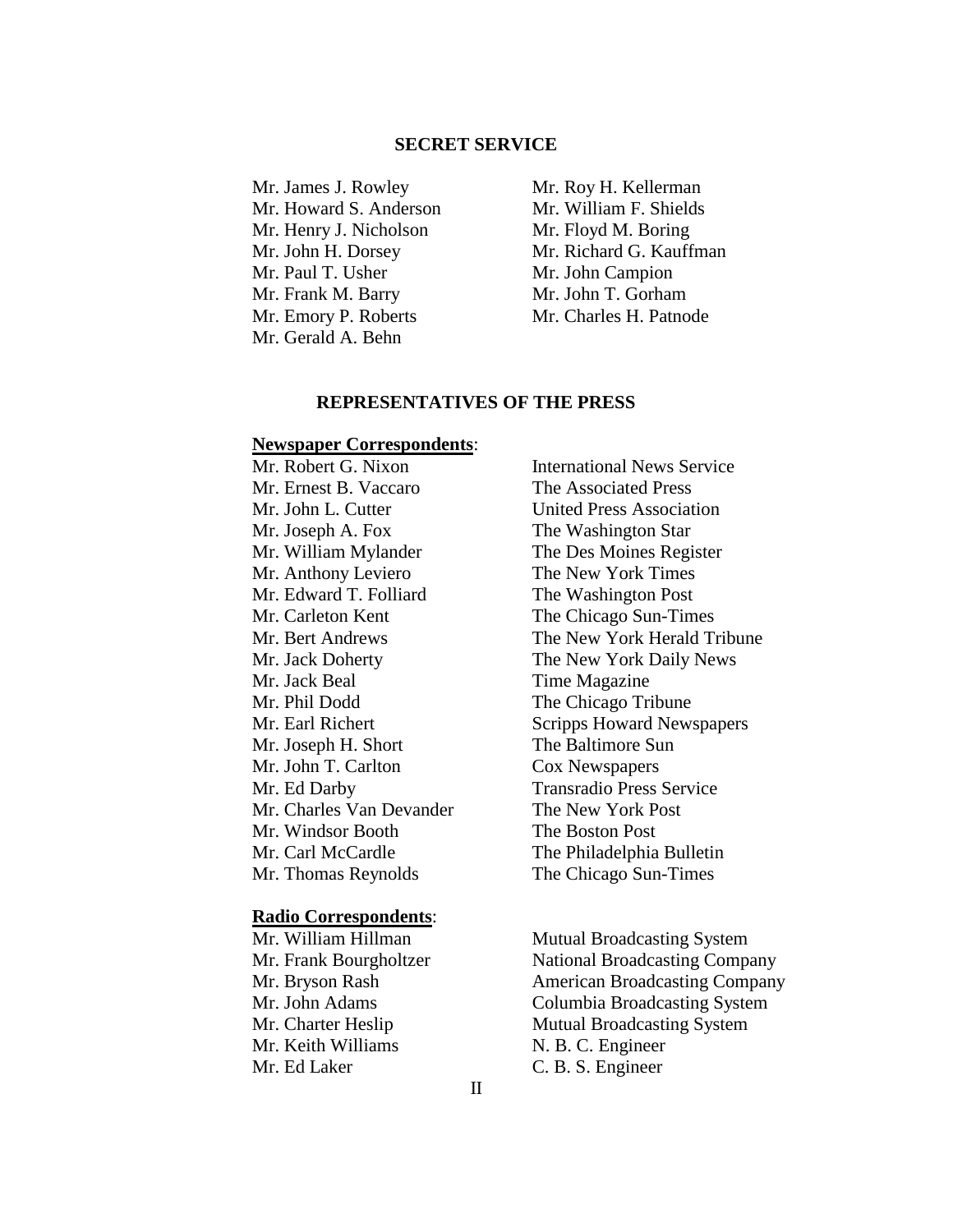#### REPRESENTATIVES OF THE PRESS (CONTINUED)

## **Photographers:**

Mr. Charles Corte **Acme Newspictures** Mr. Thomas McAvoy Life Magazine Mr. Joseph Vadala N. B. C. Television

#### **Newsreels**:

 Mr. James Lyons Universal Newsreel Mr. Thomas Craven Paramount News Mr. Al Oeth Paramount News Mr. Al Simpson Fox Movietone News Mr. Malcolm McWilliams Fox Movietone News Mr. Murray Alvey Warner Pathe News

Mr. William Allen Associated Press Photos Mr. William Wallace New York News Photos Mr. Al Muto International News Photos Mr. G. Bradford Kress New York News Television

Mr. Charles Mack M. G. M. News of the Day

### **MISCELLANEOUS GROUP**

Major George J. McNally Signal Corps, U.S.A., The White House Mr. Russell J. McMullin The White House Mr. Bernard Putterman The White House Mr. James Long The White House Mr. Samuel Mitchell The White House Mr. John Boardley The White House Mr. P. C. Darcy The Pullman Company Mr. E. Chapman The Baltimore and Ohio Railroad Mr. Eugene Lapura The Pullman Company Mr. Harry Knapp District Passenger Agent Eastern Airlines Mr. M. M. Frost Vice President, Eastern Airlines Mr. Carroll S. Linkins Western Union

#### **U.S.S. WILLIAMSBURG**

| Commander Donald J. MacDonald U.S.N., Commanding Officer |                           |
|----------------------------------------------------------|---------------------------|
| Commander Jesse B. Gay, Jr.                              | U.S.N., Executive Officer |

## **U.S.S. NOA**

| Commander Melvin H. Dry      |  |  |
|------------------------------|--|--|
| Lt. Cmdr. Kendall W. Simmons |  |  |

U.S.N. Commanding Officer U.S.N. Executive Officer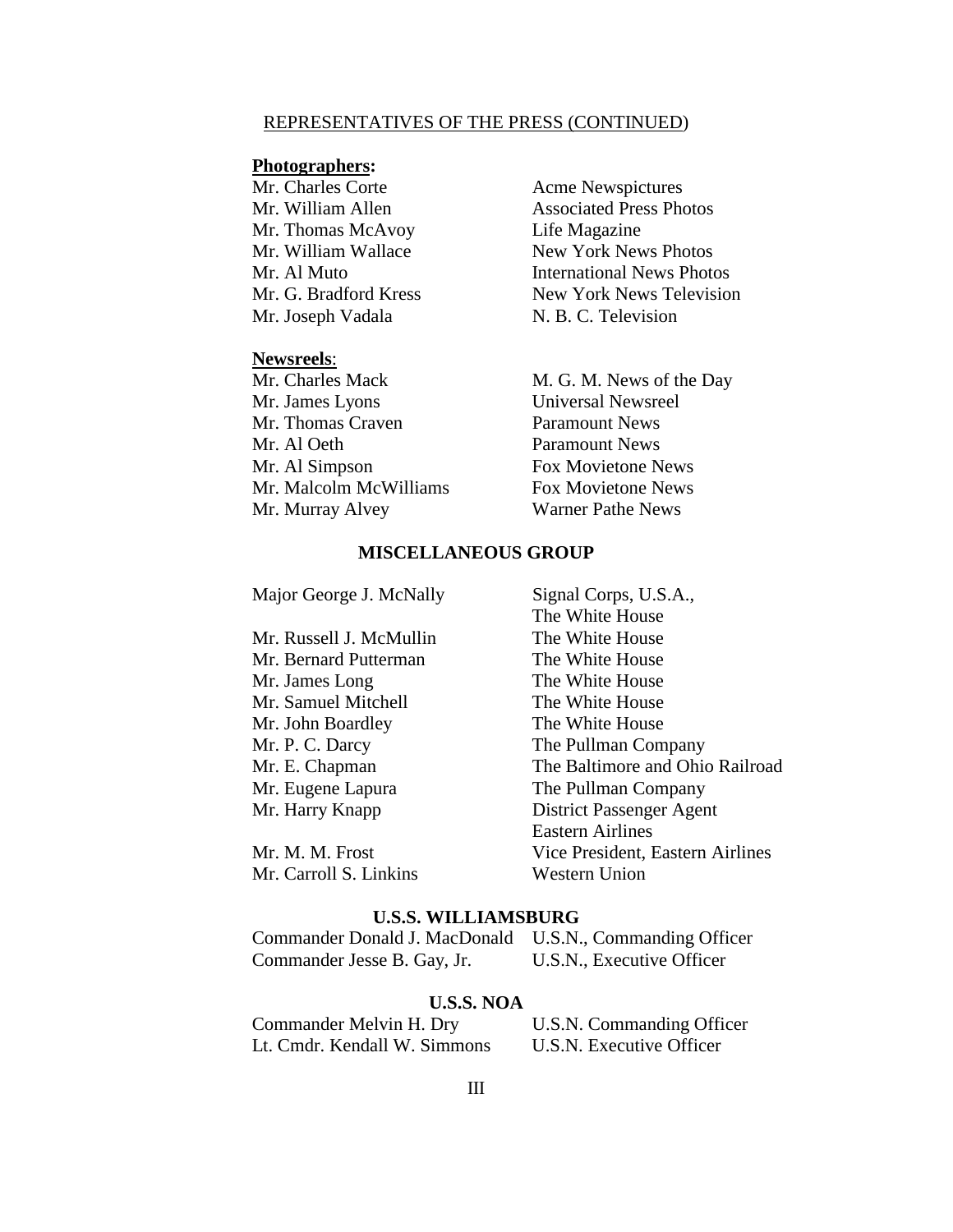## **THE "INDEPENDENCE" (AIR FORCE DC-6)**

Lieutenant Colonel Francis E. Williams U.S.A.F., Pilot Major Elmer F. Smith U.S.A.F., Co-pilot First Lieutenant E. P. Christiansen U.S.A.F., Navigator Mr. Gene Lucas (Douglas Aircraft Co.) Consultant Master Sergeant Fred A. Willard U.S.A.F., First Engineer Master Sergeant Frederick A. Winslow U.S.A.F., Second Engineer Master Sergeant Charles A. Horton U.S.A.F., Radio Operator Technical Sergeant Robert E. Hughes U.S.A.F., Steward Four (4) enlisted plane guards

## **THE PRESS PLANE (E.A.L. CONSTELLATION)**

Mr. D. R. Greene Captain Mr. L. H. Dice Pilot Mr. A. M. Beverly Flight Engineer Mr. Carl Allen Flight Attendant Miss Paula M. Reed Flight Attendant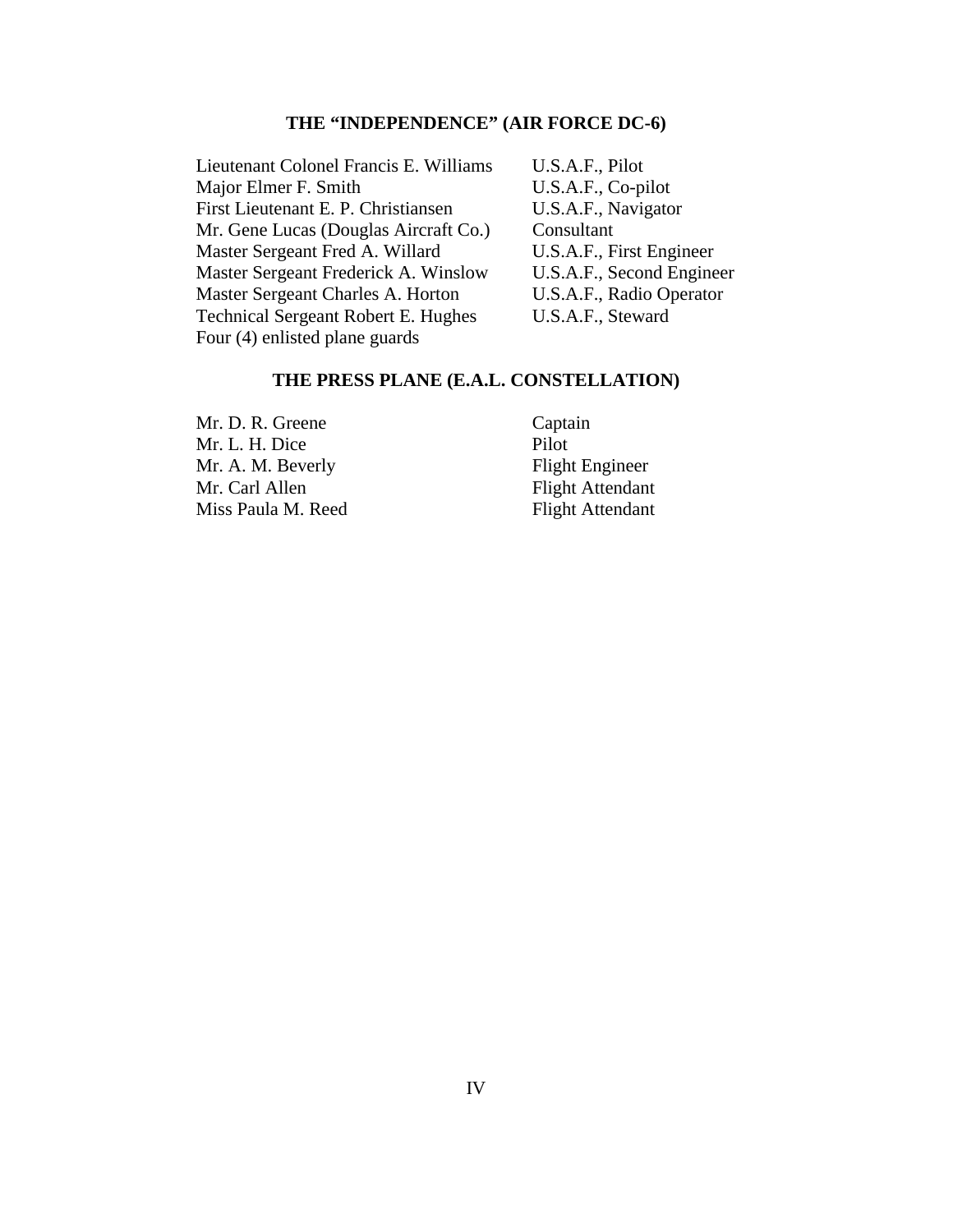### **THE LOG**

#### **Sunday, 7 November:**

The President departed from the Military Air Transport Command terminal, Washington National Airport, at 9:10 a.m., for a fortnight's vacation at Key West, Florida. He had just completed a strenuous period of campaigning, culminating in his reelection to the Presidency. The President was accompanied by:

| Fleet Admiral William D. Leahy   | U.S. N., Chief of Staff to the Commander in Chief |
|----------------------------------|---------------------------------------------------|
| Honorable John R. Steelman       | Special Assistant to the President                |
| Honorable William D. Hassett     | Secretary to the President                        |
| Honorable Clark M. Clifford      | Special Counsel to the President                  |
| Honorable Stanley Woodward       | Chief of Protocol, State Department               |
| Major General Harry H. Vaughan   | U.S.A. (Res.), Military Aide to the President     |
| Brigadier Gen. Wallace H. Graham | U.S.A.F., Personal Physician to the President     |
| Colonel Robert B. Landry         | U.S.A.F., Air Aide to the President               |
| Captain Robert L. Dennison       | U.S.N., Naval Aide to the President               |
| Mr. Eben A. Ayers                | <b>Assistant Presidential Press Secretary</b>     |
| Mr. Jonathan W. Daniels          | Publisher, Raleigh (N.C.) News-Observer           |
| Mr. Donald S. Dawson             | Administrative Assistant to the President         |
| Mr. William J. Bray              | <b>Assistant to Mr. Steelman</b>                  |
|                                  |                                                   |

 The trip was made in the aircraft "INDEPENDENCE" (Air Force DC-6) piloted by Lieutenant Colonel Francis E. Williams, U.S.A.F., with Major E. F. Smith, U.S.A.F., as co-pilot and First Lieutenant E. P. Christiansen, U.S.A.F., as navigator. Other passengers in the Presidential plane were Mr. James J. Rowley and Mr. Henry J. Nicholson of the White House Secret Service Detail and Chief Steward Arthur S. Prettyman, U.S.N., valet to the President.

 An Eastern Airlines plane departed from the Military Air Transport Service terminal, Washington National Airport, at 9:15 a.m. Embarked were the White House newspaper correspondents, radio correspondents and photographers, and the following White House staff members and Secret Service agents who were to accompany the Presidential party to Key West:

#### **White House Staff**

Lieutenant Commander William M. Rigdon U.S.N., Assistant to the Naval Aide Mr. Dewey E. Long Transportation Officer

## **Secret Service**

Mr. Floyd M. Boring Mr. Frank M. Barry Mr. Gerald A. Behn Mr. William F. Shields Mr. Richard G. Kauffman

Mr. Paul T. Usher Mr. Emory P. Roberts Mr. Roy H. Kellerman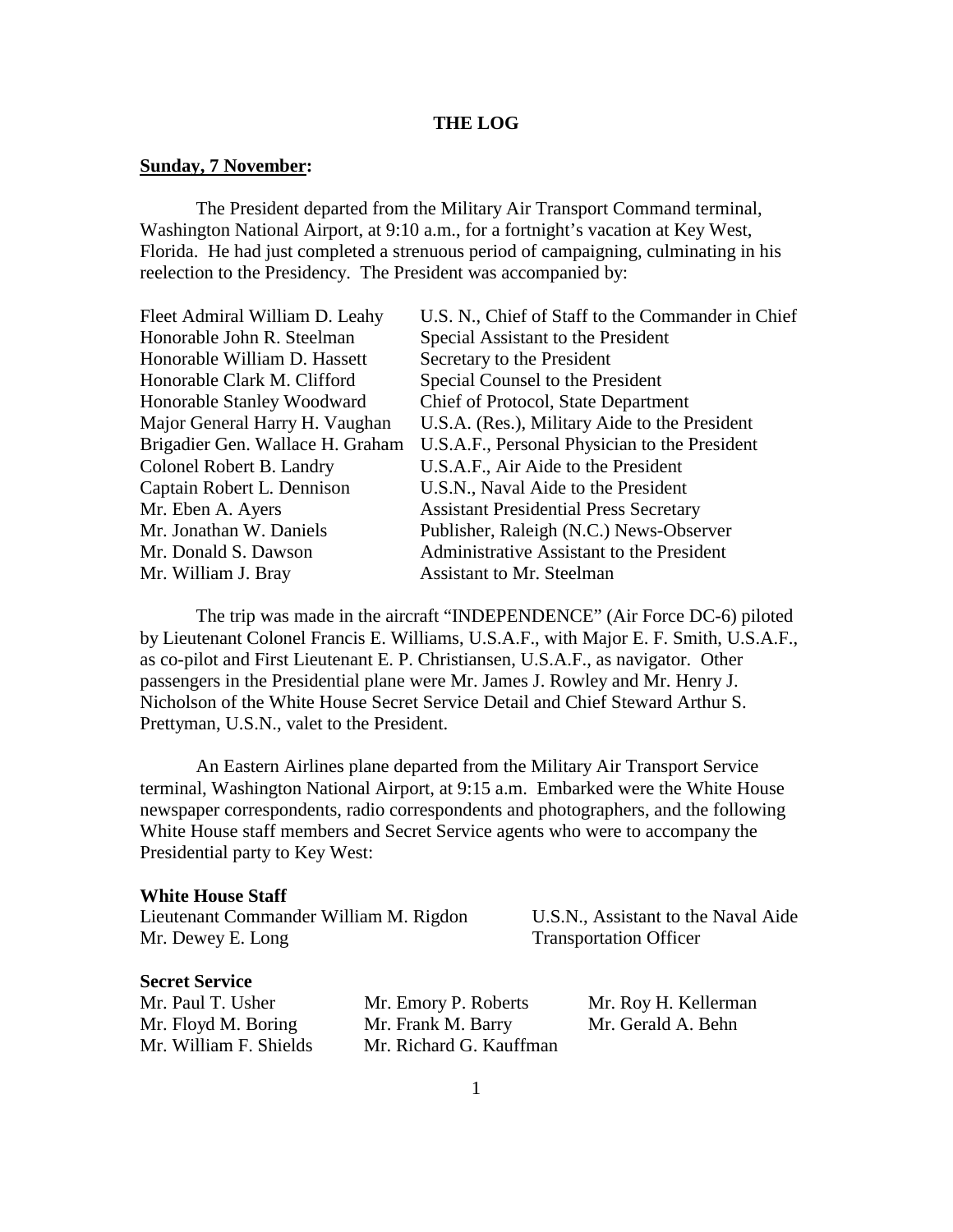Enroute Key West, the President stopped at Cherry Point, North Carolina, to attend services at the First Baptist Church in New Bern, N. C. The pastor, Reverend Thomas W. Fryer, while on a visit to Washington this past summer, had called on the President; had told him of his historic pastorate (organized in 1809) and invited him to come down to New Bern and attend services.

 The press plane arrived at the Marine Corps Air Station, Cherry Point, at 10:20 a.m., and all passengers disembarked to await the President.

 The "INDEPENDENCE" arrived at Cherry Point at 10:25 a.m. The President disembarked and was greeted by Major General Field Harris, U.S.M.C., Commanding General, Aircraft, Fleet Marine Force, Atlantic; Brigadier General Ivan W. Miller, U.S.M.C., Commanding, Marine Corps Air Station, Cherry Point; and Honorable Graham A. Barden, Member of Congress (Third Congressional District of North Carolina). There was a crowd of more than 1000 assembled at the air station to see the President. After the greetings, the President received a group of approximately 20 senior officers from the air station and then, at 10:30 a.m., he and members of his party embarked in automobiles and departed Cherry Point for the 22-mile drive to New Bern. In the automobile with the President were Admiral Leahy, General Harris and Mr. Daniels. Because of space limitations within the church, only a pool of three newspapermen and one radio correspondent and one small group of photographers were permitted to make the trip to New Bern. The other newspapermen, radio correspondents and photographers were taken to the station officers' club where they were served refreshments.

 The Presidential motorcade arrived in New Bern at 11 a.m. It seemed that all New Bern (population 18,000) had turned out to see the President. The street passing immediately in front of the church was roped off down the centerline for several blocks and the far side of the street was jammed with happy and eager people. The President arrived at the First Baptist Church at 11:05 a.m. He was greeted on the front steps by Reverend Fryer, Mrs. Fryer, Governor Gregg Cherry of North Carolina, and Mr. R. L. Pugh, Superintendent of Education, Craven County (and a 33<sup>rd</sup> degree Mason). After the reception, the President and his party were ushered inside. The President sat in the fourth row (right side of the church) on the seat next to the center aisle. To his right sat Admiral Leahy, Mr. Hassett, Mr. Clifford, Mr. Dawson, Mr. Woodward, Mr. Bray, General Graham and Colonel Landry, in that order. General Vaughan, Mr. Steelman, Captain Dennison, Mr. Ayers, Lieutenant Commander Rigdon, Mr. Vaccaro, Mr. Nixon, Mr. Cutter and Mr. Rash sat on a pew in the rear of the church. The church was packed to capacity, with standees in the rear.

 The services commenced at 11:10 a.m., and concluded at 12 noon. The President moved out to the front steps where he spoke briefly with Reverend and Mrs. Fryer, Governor Cherry and Mr. Pugh. At 12:05 p.m., the Presidential party departed by automobile for Cherry Point. Reverend Fryer, Mrs. Fryer and their small son accompanied the party to the air station.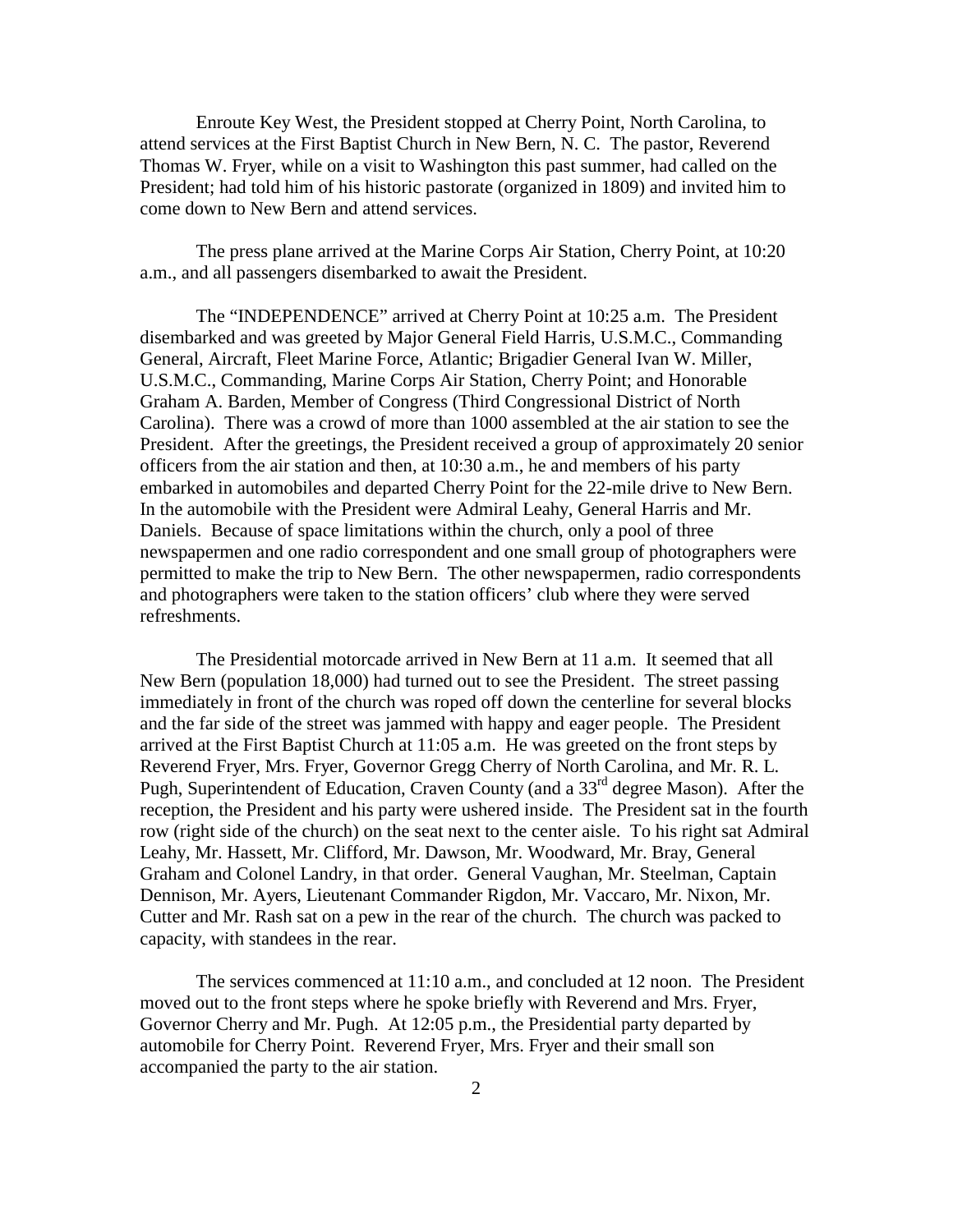The Presidential party reached the Marine Corps Air Station, Cherry Point at 12:38 p.m. At the President's invitation, the Fryer family was conducted through the INDEPENDENCE. The President thanked General Harris and General Miller for their courtesies, said goodbye to the local people, and then embarked in the INDEPENDENCE.

 The press plane departed Cherry Point at 12:50 p.m. for Key West. Mr. John Campion, White House Secret Service detail, who had been at Cherry Point since Friday (November  $5<sup>th</sup>$ ), coordinating arrangements for the President's visit, joined the group in the press plane.

The INDEPENDENCE departed Cherry Point at 12:55 p.m. for Key West.

 The press plane landed at the Naval Airfield, Boca Chica, Florida, at 3:35 p.m. and all passengers embarked to await the arrival of the President.

 The INDEPENDENCE arrived at Boca Chica at 3:50 p.m., after a smooth and uneventful flight from Cherry Point. The President was the first to disembark and was greeted by Captain Cecil C. Adell, U.S.N., Commander of the Naval Base, Key West; the Honorable A. Maitland Adams, Mayor of Key West; and Mr. Ralph D. Spalding, City Manager of Key West. Captain Adell then presented to the President a group of civic officials (the Key West Citizens Welcoming Committee and a number of the senior naval officers on duty in the Key West area. These included:

## **Citizens Committee:**

Mr. John M. Spottswood (owner and operator of radio station WKWF), chairman Mr. B. C. Papy, State Representative from Monroe County Mr. G. Okell, State Representative-elect from Dade County Judge William V. Albury Mr. Albert J. Mills Mr. Gerald Saunders Mr. Frank Bentley

## **Naval Officers:**

 Captain O. A. Smith, (MC), Commanding Officer, Naval Hospital Captain J. A. Farrell, Jr., Commanding Officer, Fleet Sonar School Squadron Captain A. G. W. McFadden, Commanding Officer, Fleet Sonar School Squadron Captain F. L. Busey, Commanding Officer, Naval Air Station Captain W. A. Carruthers, Commanding Officer, Underway Training Unit Captain J. R. Lee, Commanding Officer Anti-Submarine Development Squadron One Captain A. B. Bannister, Commander Submarine Squadron Four Captain C. E. Weakly, Commanding Officer, Surface Anti-Submarine Development Detachment Captain T. A. Arrasmith, (MC), Executive Officer, Naval Hospital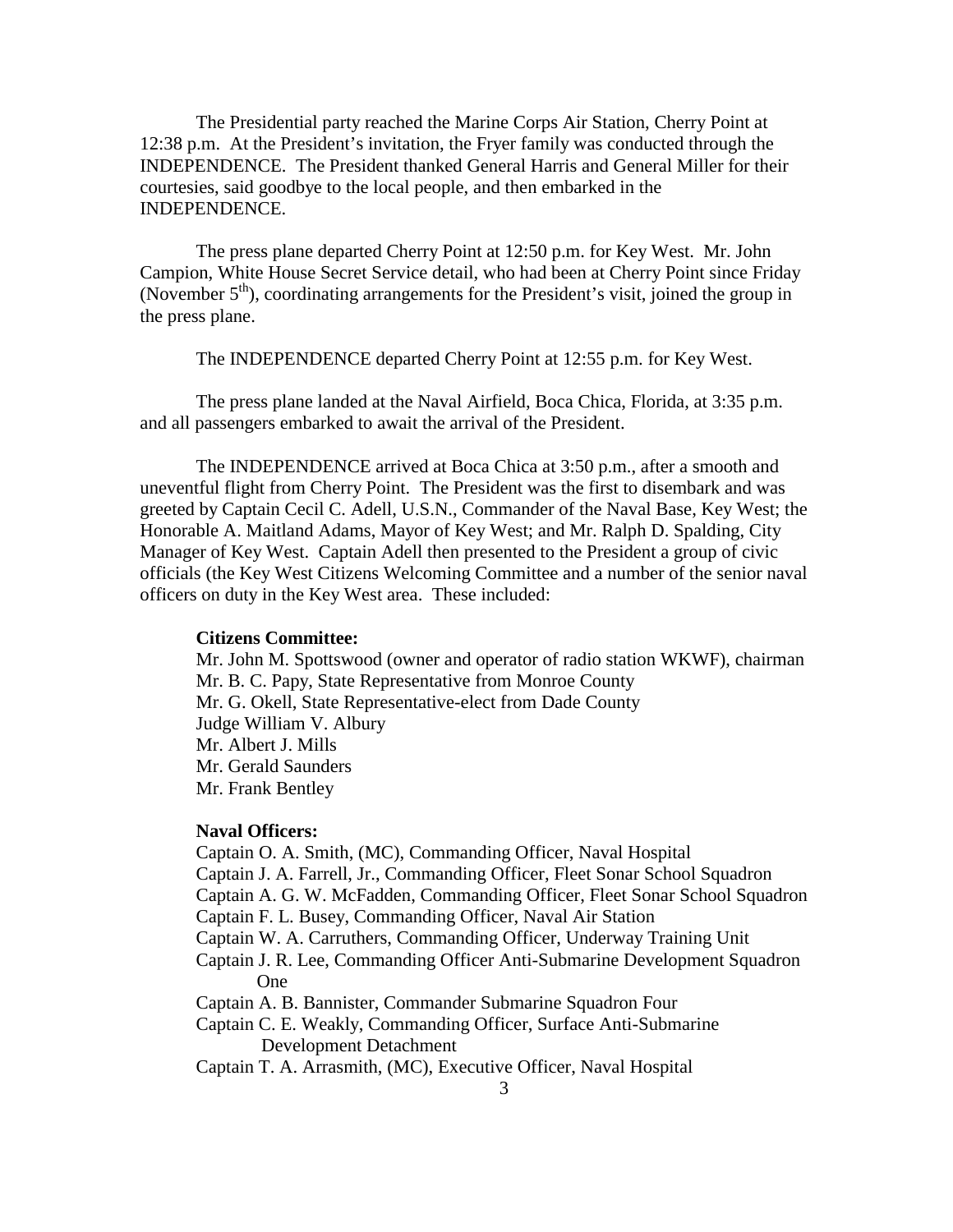#### A large sign on the operations building read, "Congratulations, Mr. President."

After the greetings at the airfield, the President talked for a few minutes with the newspapermen and posed for the photographers. Then, at 4 p.m., he and the members of his party, the newspapermen, radio correspondents, photographers, White House staff and Secret Service embarked in automobiles and the motorcade left Boca Chica for the 8 ½ mile drive to the Naval Station, Key West. Captain Adell and Mayor Adams rode in the car with the President. A fleet of seven State Highway Patrol cars commanded by Captain Tobe Bass (F.S.H.P.) led the motorcade. Navy enlisted men and Key West police patrolled the route along which the President traveled.

The largest crowd ever assembled at Key West (estimated at 25,000) was out to welcome the President back for his fifth visit. The Mayor had decreed the day "Harry Truman Day" and the people of Key West gave the President a genuinely warm welcome. The local paper stated that many thousands of South Floridians journeyed to Key West to join in the reception and that not even when the first train rolled into Key West breaking the island's years of isolation did Key Westers give way so wholeheartedly to their enthusiasm. The President sat atop the folded top of his Lincoln convertible sedan and waved his hat to the happy people waiting along his route to the Naval Station. There were generous and hearty exchanges of greetings, congratulations and pleasantries all along the route. Navy signal flags fluttered from overhead wires and there were welcome signs all along the way. One, just a few feet away from the entrance to the Naval Station read, "Welcome Back to the Winter White House."

On arrival at the Caroline Street gate to the Naval Station, the motorcade stopped and the President and Captain Adell left their car. The President was met by Captain J. A. Farrell, Jr., Commanding Officer of the Naval Station and then accorded full military honors – ruffles and flourishes and "To the Colors" by a Marine Corps drum and bugle squad and "present arms" by the Marine Guard. His flag was simultaneously raised over the Naval Station administration building. As it was Sunday, no gun salute was fired. The President, then, in company with Major Harold A. Hayes, U.S.M.C., the Commander of the Guard, inspected the Guard. On completion of the inspection, the President and Captain Adell reentered their automobile and the motorcade continued on to the "Little White House" (Quarters "A-B"). Naval officers and men, clad in white uniforms, "manned the rail" along the one block drive from the Caroline Street gate to the Little White House, where the Presidential party arrived at 4:25 p.m. The President and all members of his party disembarked here and entered the quarters. They were greeted by Commander Donald J. MacDonald, U.S.N. (Commanding Officer, U.S.S. WILLIAMSBURG), Commander Jesse B. Gay, Jr., U.S.N. (Executive Officer, U.S.S. WILLIAMSBURG), and Lieutenant Hoye D. Moore, Supply Corps, U.S.N. (Presidential Mess Officer). The newspapermen, radio correspondents, photographers, members of the White House staff and Secret Service Detail continued on to the station bachelor officers' quarters (Building #128) where they were quartered during the stay at Key West.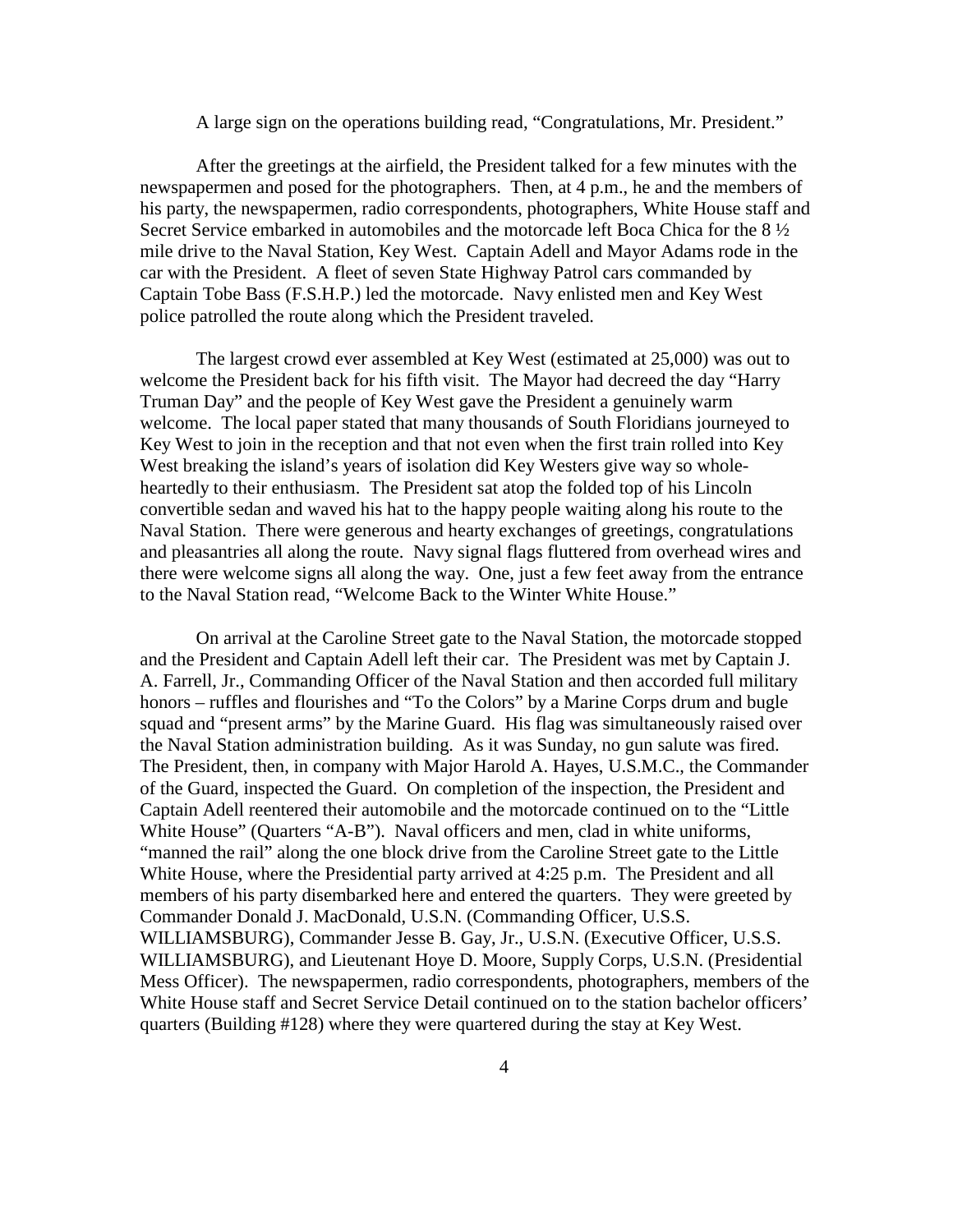The President's first act on arriving at the Little White House was to telephone Mrs. Truman, in Washington, and report his safe arrival. Then, he and the other members of the party changed to sports clothing and proceeded to settle down to vacation routine.

Dinner was served at 7 p.m. Admiral Leahy dined out. Following dinner, the motion picture "Julia Misbehaves," starring Greer Garson and Walter Pidgeon, was shown in the living room. The President did not attend. He spent the evening about the quarters and retired at 11 p.m.

The President occupied his usual rooms at the Little White House, the north second floor suite; Mr. Clifford and Mr. Ayers, the north center bedroom; Mr. Hassett, the south center bedroom; Mr. Woodward, the small bedroom on the second floor; Admiral Leahy and Mr. Steelman, the bedroom on the first floor. The south second floor bedroom was kept vacant for Senator Barkley. Mr. Dawson, Mr. Daniels and Mr. Bray were berthed at Quarters "L" (about two blocks distant), and General Vaughan, General Graham, Colonel Landry and Captain Dennison were quartered in the U.S.S. WILLIAMSBURG, which arrived at Key West on Friday (November  $5<sup>th</sup>$ ) and was moored at the north quay wall at the Naval Station. The President's Mess was set up in the Little White House.

Lieutenant Moore, assisted by a crew of stewards from the WILLIAMSBURG, had readied Quarters "A-B" and "L."

Lieutenant Commander Rigdon acted as secretary for the Presidential party during the period of the visit at Key West.

Except for a special telephone circuit between Key West and Washington, which was reserved exclusively for the use of the Presidential party, communications between the Presidential party and the White House were handled through the regular facilities of the WILLIAMSBURG (duplex radio teletype). During the absence of the WILLIAMSBURG from Key West, all radio traffic was handled by the Naval Station. During this time encoding and decoding of classified traffic was handled by Lieutenant Commander Rigdon who had with him White House crypto aids.

Agent John T. Gorham of the White House Secret Service was in charge of advance security arrangements at Key West. He was assisted by Mr. Louis F. Padgett (Agent in Charge, Atlanta, Ga. office of the U. S. Secret Service) and Mr. R. M. McDavid (Agent in Charge, Miami office, United States Secret Service), who were in Key West. Mr. Gorham had come down from Washington on Saturday, November  $6<sup>th</sup>$ , for this purpose. Accompanying him were Mr. Russell McMullin, Mr. Samuel Mitchell and Mr. John Boardley, all of the White House staff; Major George J. McNally, Mr. James Long and Mr. Bernard Putterman of the White House Signal Corps Detachment; Mr. E. Chapman, captain of the Baltimore and Ohio Railroad police; and Mr. P. C.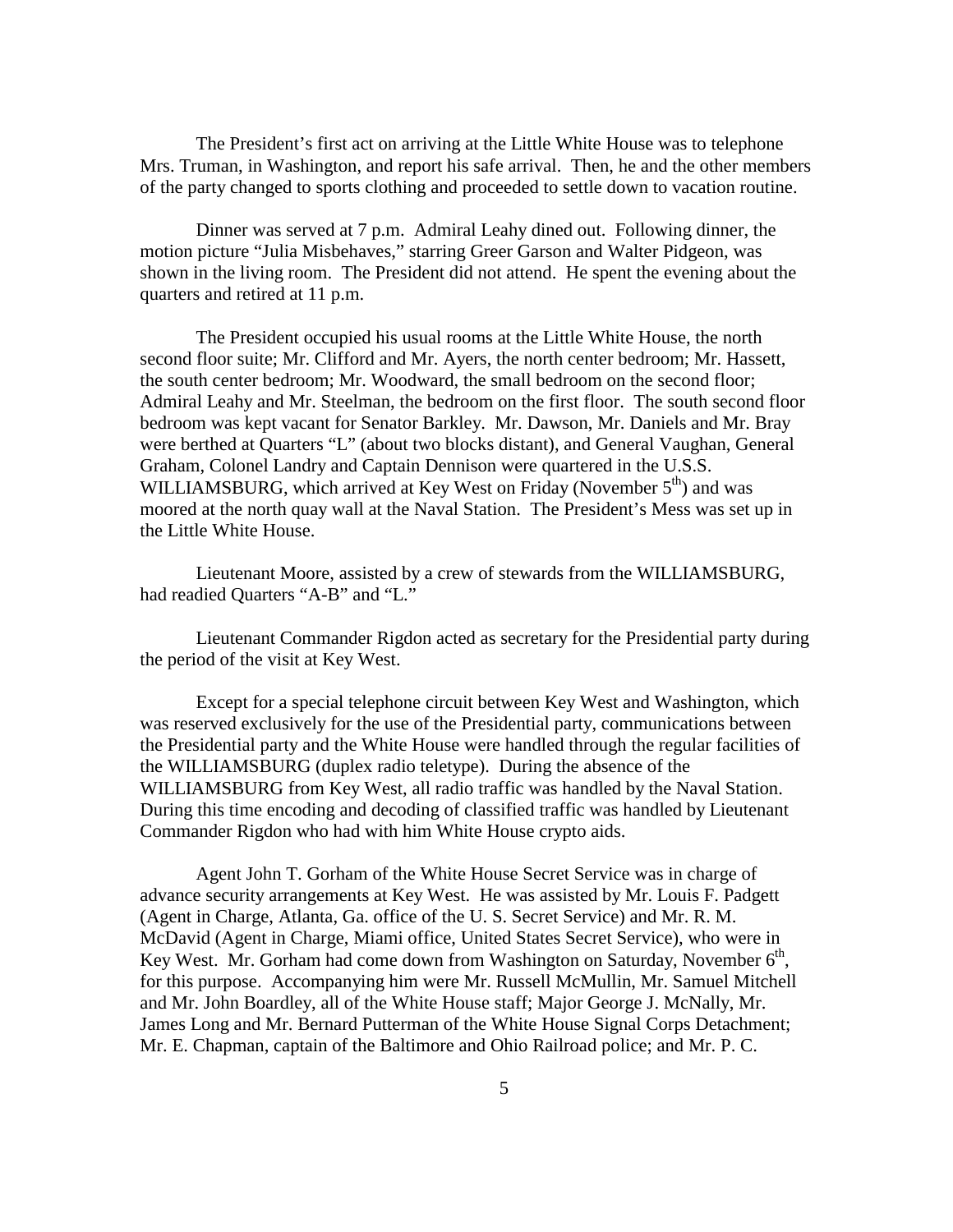Darcey and Mr. Eugene Lapura, Pullman Company employees. All of the foregoing had been with the Presidential train throughout the campaign travels and had been invited by Mr. Matthew J. Connelly, Secretary to the President, to vacation at Key West while the President was to be there. Also accompanying Mr. Gorham on this flight to Key West were Chief Stewards I. Esperancilla, R. Pascual, D. Olembario and M. Sepulchre, who rejoined the WILLIAMSBURG and reported to Lieutenant Moore for duty at the Little White House. Esperancilla, Pascual, Olembario and Sepulchre had also been with the Presidential train throughout the campaign travels.

 Members of the White House staff, the Press and the Secret Service were subsisted at the Commissioned Officers' Mess located in Building #106, directly across the street from the Bachelor Officers' Quarters (Building #128). A pressroom was set up in Building #128.

 Three automobiles, a Lincoln convertible and two Lincoln sedans, had been sent down to Key West from Jacksonville by the Ford Motor Company for the use of the Presidential party. This pool was augmented as necessary by automotive equipment from the Naval Base.

#### **Monday, 8 November**:

 Admiral Leahy returned to Quarters "A-B" at 7:40 a.m., having spent the night in Key West with friends.

 The President arose at 7:45 a.m. and breakfasted with several members of his party. Afterwards he retired to the south porch where he read the morning newspapers.

 The INDEPENDENCE departed Key West at 8:08 a.m. for Los Angeles, where it was to undergo routine overhaul at the Douglas Aircraft factory.

 At 9:50 a.m., the President, accompanied by his entire party except Admiral Leahy, left Quarters "A-B" and walked to the Enlisted Men's Beach at the Naval Station. This is the same beach used by the Presidential party on previous visits to Key West. All of the surplus equipment formerly stowed in that area had been removed and fences cleared away, so that the area presented a much more attractive appearance and afforded more space for recreation. The weather was ideal – bright sun with temperature of approximately 80 degrees. The party quickly changed to bathing trunks, and spent the next two hours loafing in the sun. Some exercised by tossing softballs and footballs for a while and the President and several others enjoyed a brief dip in the surf. This was pretty much the routine each morning when they visited the beach. The entire party left the beach at 11:40 a.m. and motored back to Quarters "A-B."

Lunch was served in the President's Mess at 1 p.m. There were no guests.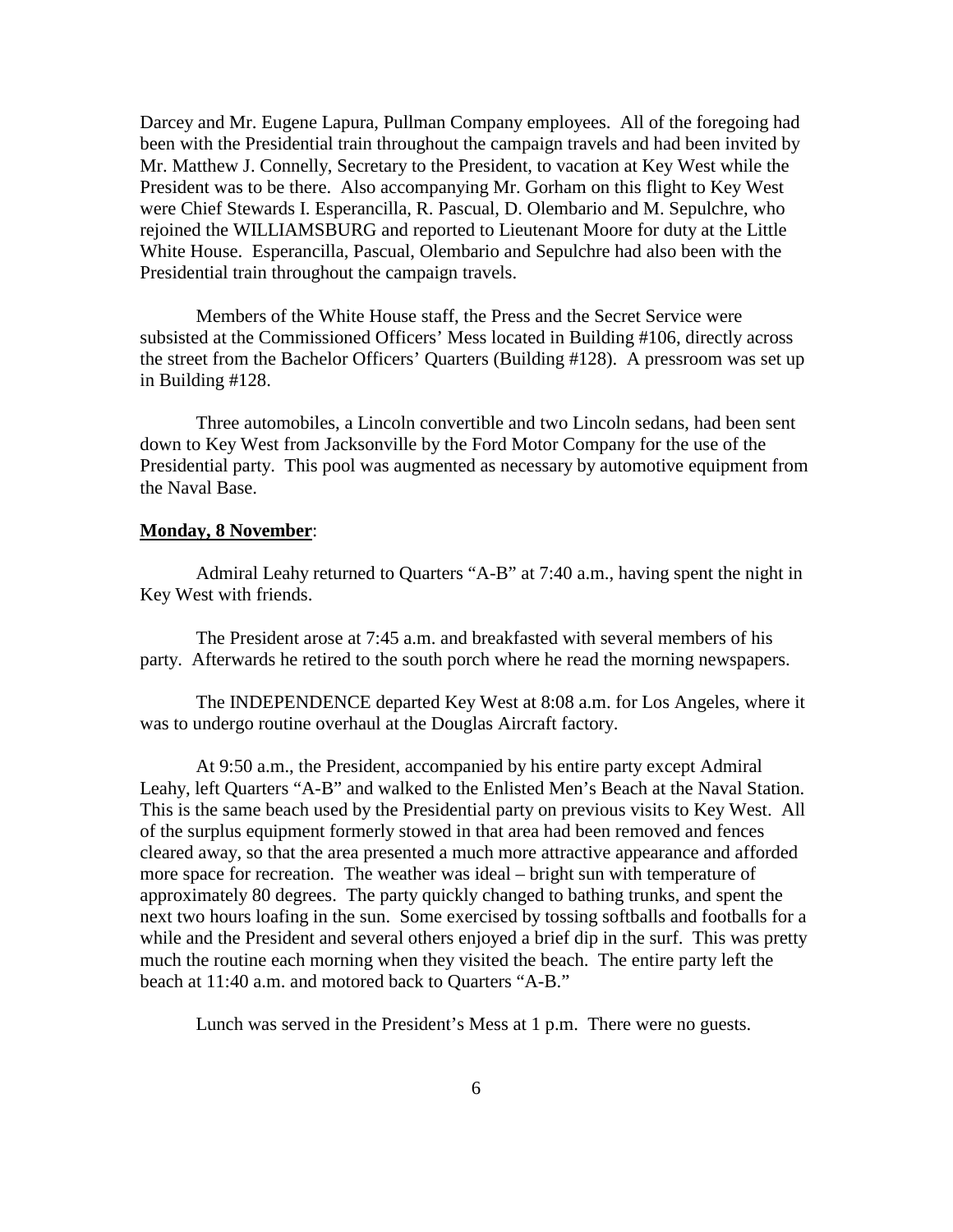The Acting Secretary of State (Honorable Robert A. Lovett) telephoned from Washington at 2 p.m. and talked to the President over the direct telephone wire.

 The President left Quarters "A-B" at 3 p.m. for a walk about the Naval Station. He was accompanied only by two Secret Service men. During the course of his walk he visited the press headquarters at Building #128. He walked in unannounced while a handful of newspapermen were watching a pool game between several of the photographers. The President explained that he had no news for them and that his unscheduled visit had been prompted by his desire to see if they (the newspapermen and photographers) were comfortably accommodated. He returned to Quarters "A-B" at 3:30 p.m.

 The Honorable Robert Butler, American Ambassador to Cuba, called on the President at 4 p.m. He was accompanied to Key West by Captain T. F. Cullen, U.S.N., Naval Attaché and Colonel E. E. Glenn, U.S.A., Military and Air Attaché. The Ambassador and his aides left by automobile at 4:20 p.m. for Boca Chica where they enplaned for return flight to Havana.

 Colonel Landry and Mr. Bray went deep sea fishing this afternoon. They used the "Big Wheel" – the station fishing boat (formerly called the "Dolphin") – and went out as far as West Rock Shoal. They reported a catch of six barracuda – four large ones and two medium sized.

 The Secretary of Defense (Honorable James V. Forrestal) telephoned from Washington at 4:25 p.m. and talked to the President over the direct telephone wire.

Dinner was served at 7 p.m. Admiral Leahy dined out.

 The President retired to his suite at 8:15 pm., where he spent the remainder of the evening.

 The motion picture "Southern Yankee," featuring Red Skelton, was shown at Quarters "A-B" this evening.

#### **Tuesday, 9 November:**

 The President arose at 7:15 a.m. He remained in his suite until 7:40 a.m., when he came downstairs and had breakfast in company with Mr. Steelman and other members of the party.

 Mr. Louis S. Johnson telephoned from Charleston, West Virginia, at 9:40 a.m. and talked to the President.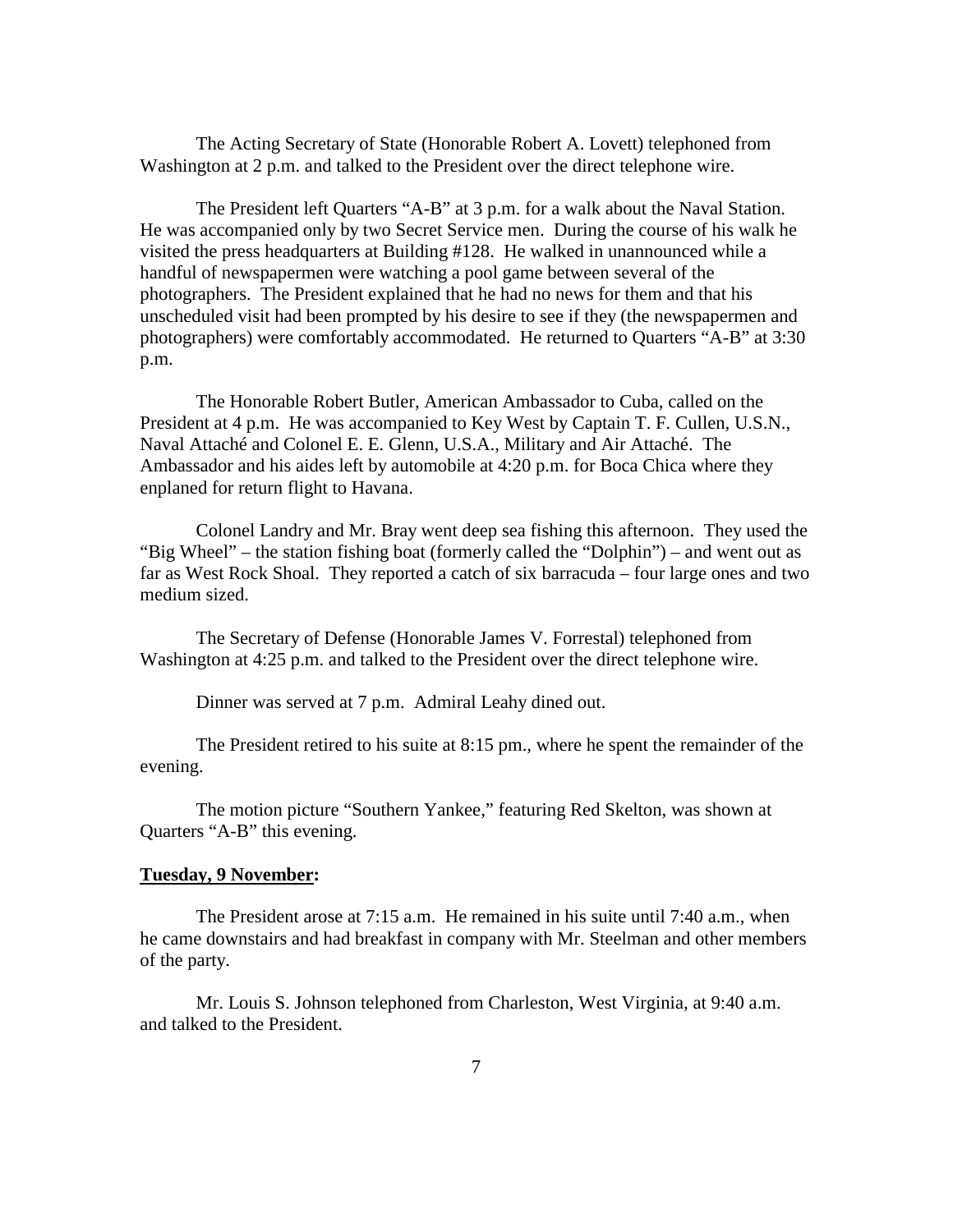The President, Mr. Clifford, Mr. Woodward, General Vaughan, General Graham, Colonel Landry, Captain Dennison and Mr. Bray left the Little White House at 9:45 a.m. and walked to the beach. Mr. Steelman joined them there later. The entire party left the beach at 11:30 a.m. and motored back to their quarters.

 At noon, an American Legion delegation (Mr. George A. Warren, Post Commander, Arthur Sawyer Post #28, Key West; Mr. Vance Stirrup, Commander  $10^{th}$ District of Florida; and Mr. Albert J. Mills, past national committeeman) called on the President. They were received in the north garden. The Committee extended the President an invitation to attend American Legion ceremonies to be held at Key West on Armistice Day and presented him with three guyaberas (Cuban made Irish linen sports shirts) and a gold medal commemorating the President's visit to the 1948 American Legion National Convention (Miami, October 18, 1948). Afterwards, the President, Mr. Warren, Mr. Stirrup and Mr. Mills posed for the photographers. The delegation departed at 12:20 p.m. The President remained in the garden, where he read until lunchtime.

 Lunch was served at 1:15 p.m. There were no guests. Admiral Leahy dined out. After lunch, the President retired to his suite where he rested until 4 p.m.

 Senator Alban W. Barkley (Vice President-Elect) and Mr. Leslie Biffle (Staff Director of the Minority Policy Committee of the Senate) arrived at 5:45 p.m. and joined the President's party. The President met them at the front door of the quarters, where they exchanged greetings and then posed for the photographers. Senator Barkley and Mr. Biffle were brought down from Washington in a Navy R-4-D aircraft, piloted by Commander R. L. Huffman, U.S.N. They were met at Boca Chica by Captain Dennison, Captain Adell, Captain Busey, Mayor Adams and City Manager Spalding. Captain Dennison accompanied them to the President's quarters. Chief Steward C. Bautista and Steward's Mate A. Paragas from the President's Camp, were passengers on this aircraft. They reported to Lieutenant Moore to assist at the Presidential quarters.

 Senator Barkley was billeted at the Little White House (south second floor bedroom) and Mr. Biffle at Quarters "L."

 At 6:50 p.m., Lieutenant (jg) L. M. Bush, U.S.N., arrived from Washington with White House mail. Bernace L. Winkler, yeoman first class, U.S.N., arrived to join the White House staff. Winkler served as stenographer for the President and his entire staff during the stay at Key West and very creditably handled a large volume of mail. Lieutenant Bush and Winkler were brought down from Washington in a second naval aircraft because of the large amount of mail and freight in their custody.

Dinner was served at 7:15 p.m. There were no guests.

 Immediately after dinner the President retired to his desk in the living room and spent the next thirty minutes signing mail that had arrived from the White House. This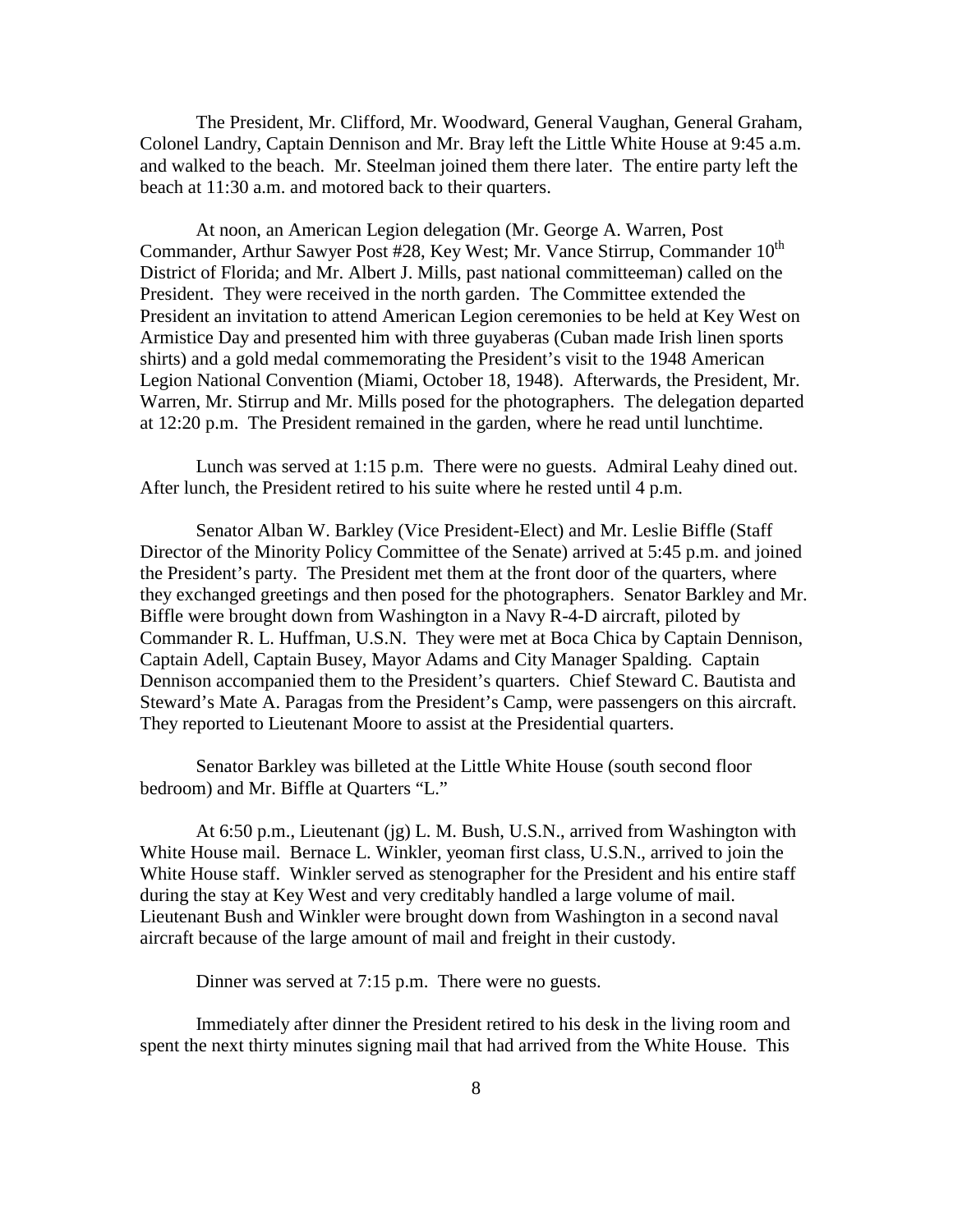mail, as was all others received while at Key West, was an unusually large one. Much of it was in response to the thousands of congratulatory letters and telegrams he had received incident to his reelection. The President declared a "moratorium" on the mail at 8:30 p.m., and spent the remainder of the evening about the quarters visiting with members of his party.

 The motion picture "A Date with Judy," starring Jane Powell and Wallace Beery, was shown in the living room after dinner. The President did not attend.

The President retired at 11:30 p.m.

## **Wednesday, 10 November**

 Mr. Steelman, General Vaughan, General Graham and Colonel Landry had early breakfast and left in the "Big Wheel" at 7 a.m. for deep sea fishing off Key West. Special radio bulletins were sent to the President to keep him informed of the fishing party's luck. According to latest report received, team "A" (General Graham and Colonel Landry) with 9 fish (63 lbs) won out over team "B" (Mr. Steelman and General Vaughan) – 3 fish (30 lbs). They returned to Quarters "A-B" in time for lunch.

 The President arose at 7:30 a.m. and had breakfast at 7:45 a.m., together with Senator Barkley, Admiral Leahy and others in his party. After breakfast, he worked for nearly an hour while signing the remainder of the official mail that had been brought down from Washington yesterday. This mail included an executive order prescribing a new coat of arms, seal, and flag for the Vice President of the United States.

 Lieutenant Bush left the Presidential quarters at 9:15 a.m. to take White House mail to Washington. He was transported from Boca Chica to Anacostia via Navy R-4-D (Commander Huffman, pilot).

 At 10 a.m., the President, accompanied by Senator Barkley, Mr. Biffle and several other members of the party, left Quarters "A-B" and walked to the beach where they spent the remainder of the morning. While it had rained hard during the night, it had cleared early this morning and at 10 a.m. the sun was out in full force.

They left the beach at noon and motored back to their quarters.

Lunch was served at 1 p.m. There were no guests.

 Immediately after lunch the President and Captain Dennison, accompanied by two Secret Service agents, left the house for a walk around the Naval Station, which included a stop at the swimming pool where the President chided with the newspapermen and photographers about his three-day growth of beard. He returned to his quarters at 2:30 p.m. and retired to his suite where he rested until 5:30 p.m.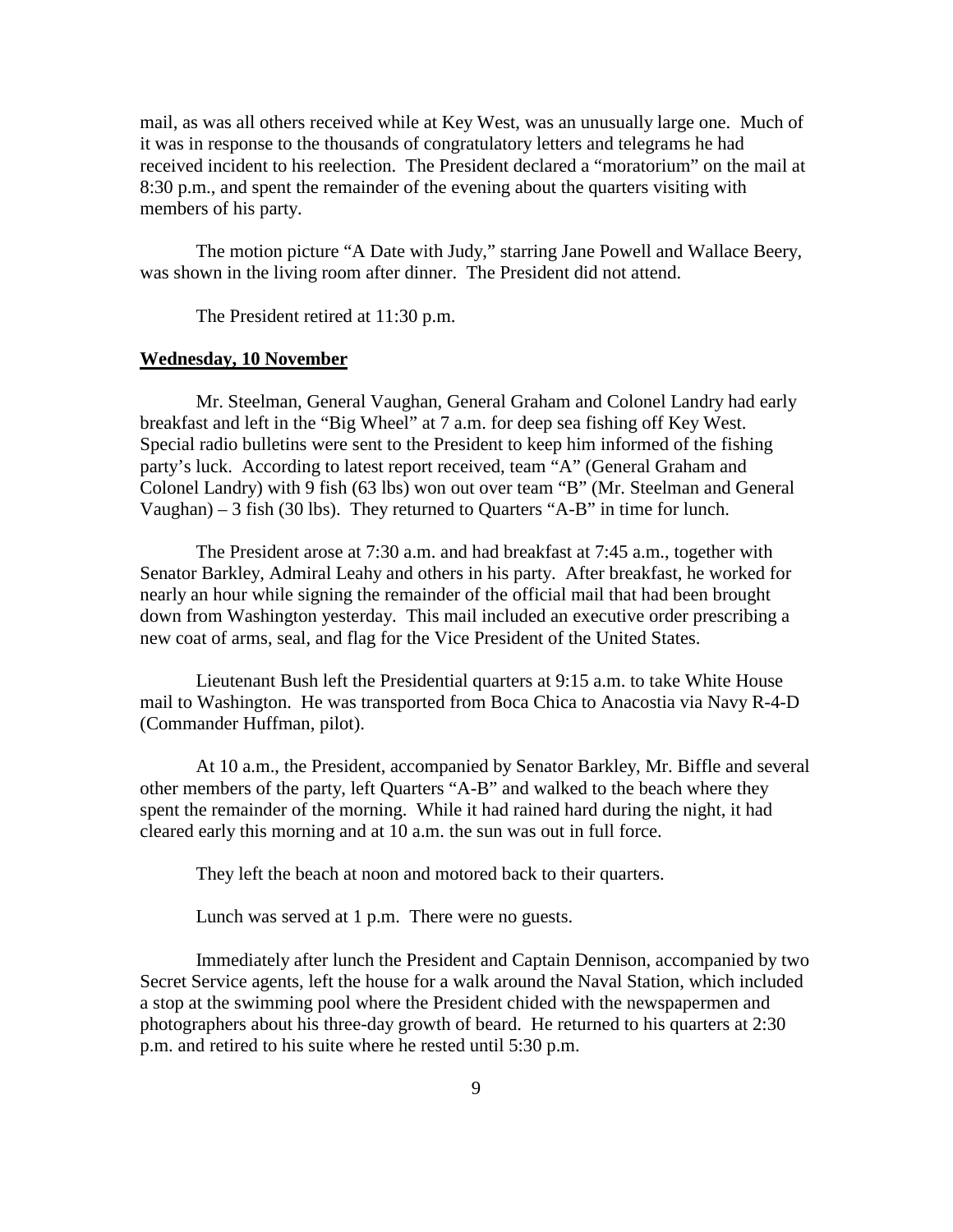Captain Dennison attended, as the representative of the President, a ceremony held at the Marine barracks, Naval Base, Key West, at 3 p.m. commemorating the 173<sup>rd</sup> anniversary of the United States Marine Corps. Captain Dennison made a brief talk in which he extended the President's congratulations to the Corps. He was then handed an officer's sword which he used to cut their symbolic birthday cake. The ceremony was in charge of Major Harold A. Hayes, U.S.M.C. Captain Adell and Captain Farrell also attended.

 The President left his quarters again at 6:45 p.m. for a walk about the Naval Station. He was accompanied only by two Secret Service agents. He dropped by the baseball field to watch the baseball game between the Secret Service men and the newspapermen but was a little late as the game had been concluded. Later he dropped in at the press headquarters and talked for a few minutes with the newspapermen and photographers. He returned to Quarters "A-B" at 6:15 p.m.

 After dinner (8:15 p.m.) the President and all members of his party attended a showing of Paramount and Warner Pathe special election newsreels. The newsreels were followed by a feature "Meet Mr. Frankenstein," starring Abbott and Costello. The President did not remain for the feature picture. He spent the remainder of the evening on the south porch visiting with some other members of his party who left the movies after the newsreels. The President retired at midnight.

#### **Thursday, 11 November**

The President arose at 7:45 a.m. and had breakfast at 8 a.m. in company with Senator Barkley, Admiral Leahy and some other members of his party.

 At 9:45 a.m., the President left the house for his morning visit to the beach. He was accompanied by Senator Barkley and most members of his party. Just outside Quarters "A-B," the Presidential party was joined by approximately fifty newspapermen and photographers whom the President had invited to go along for an "off the record" swim (san pencils, pads and cameras). They all walked to the beach where they remained until noon when they left by motor to return to their respective quarters.

 General Vaughan, as the representative of the President, attended the American Legion Armistice Day ceremonies held this morning at the American Legion House on Stock Island in Key West. The General made a brief address in which he extended the President's greetings to the assembly.

 The Honorable Mon C. Wallgren, Governor of the State of Washington, telephoned from New York City at 12:30 p.m. and talked with the President.

 Lunch was served at 1 p.m. There were no guests. After lunch the entire party moved out to the north garden where they posed for a group photograph. Afterwards, the President (at 2:20 p.m.) retired to his suite where he rested until 4 p.m.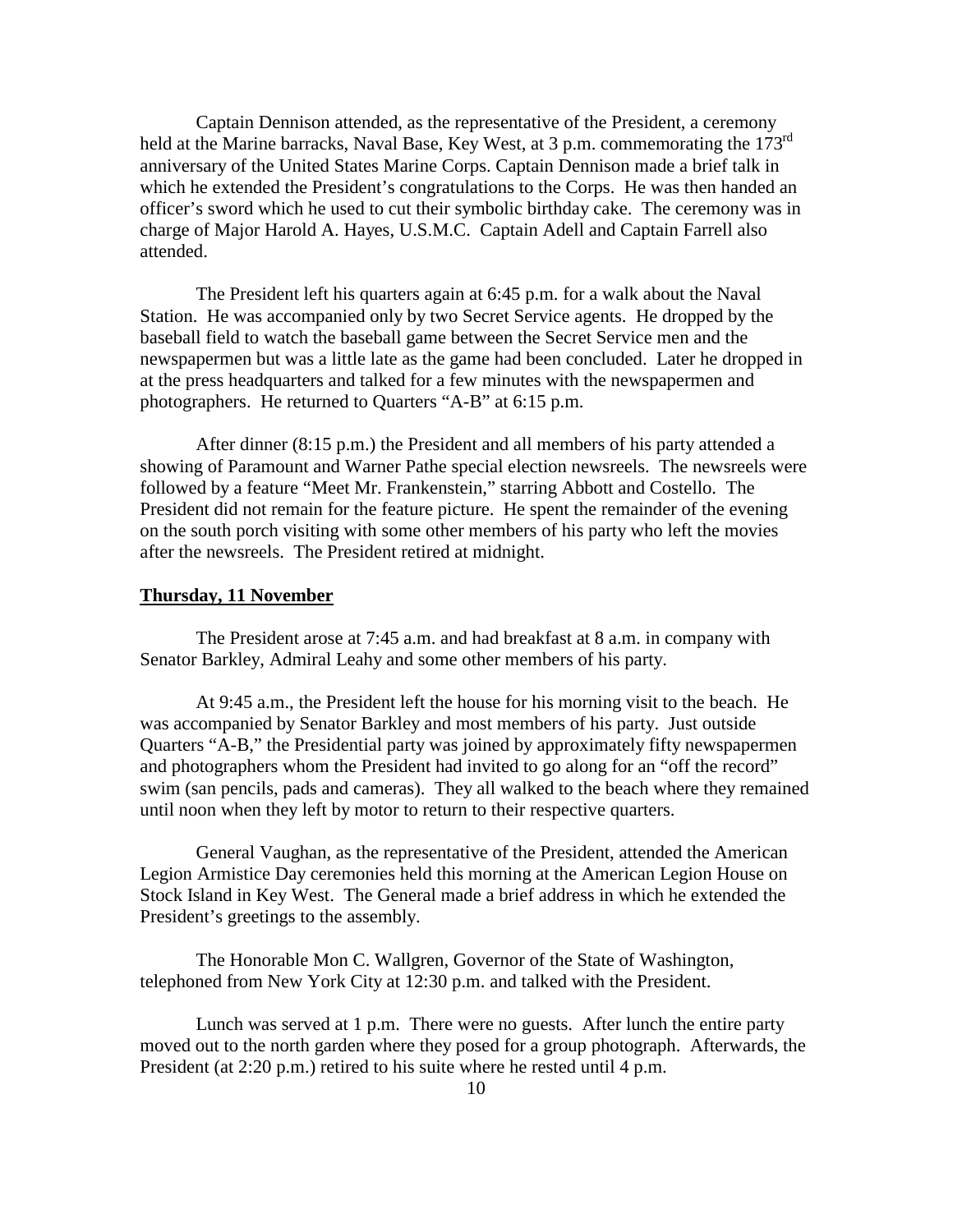The Honorable James E. Webb (Director of the Bureau of the Budget) telephoned from Washington at 4 p.m. and talked to the President over the direct telephone wire.

 Senator J. Howard McGrath (Chairman of the Democratic National Committee) and Mr. William M. Boyle (Assistant to the Chairman of the Democratic National Committee) arrived from Washington at 4:30 p.m. and joined the President's party. The President met them at the front door, where they exchanged greetings and then posed for photographers. Senator McGrath and Mr. Boyle came down from Washington in a Navy R-4-D aircraft piloted by Lieutenant Commander C. A. Donaldson, U.S.N. They were met at Boca Chica by Captain Dennison, who accompanied them to the President's quarters.

 Chief Ship's Clerk G. B. Prophet, U.S.N., arrived at Quarters "A-B" at 4:40 p.m. with five bags of White House mail. He came down from Washington in the same plane as Senator McGrath.

 Dinner was served at 7 p.m. There were no guests. Immediately after dinner the President retired to his desk in the living room where he worked until 9:20 p.m., signing part of the mail that had been delivered this afternoon. Afterwards he moved out to the south porch where he spent the remainder of the evening, visiting with members of his party.

 Motion pictures were shown at 9:30 p.m. in the living room. The feature was "Mr. Blanding Builds His Dream House," starring Cary Grant and Myrna Loy. The President did not attend.

The President retired at 11:20 p.m.

#### **Friday, 12 November**

 Captain Dennison and Mr. Boring (Secret Service) left Key West by automobile for Miami to meet Mrs. Truman and Miss Margaret Truman, who were due to arrive in Miami by train, at 1 p.m.

 The President arose at 7:45 a.m. When he came downstairs a few minutes later, it was noted that his vacation stubble had disappeared. He had breakfast at 8:00 a.m. together with Senator Barkley, Senator McGrath, Admiral Leahy and several others of his party.

 Senator Barkley, Senator McGrath, Mr. Biffle, General Vaughan, Mr. Boyle and Mr. Dawson left Quarters "A-B" at 8:50 a.m. by automobile for Boca Chica where they enplaned for Havana (Navy R-4-D), Lieutenant Commander Donaldson, pilot). They were accompanied by Mr. R. M. McDavid and Mr. Frank E. Jackson (Miami Office of Naval Intelligence). At Havana, Senator Barkley called unofficially on President Carlos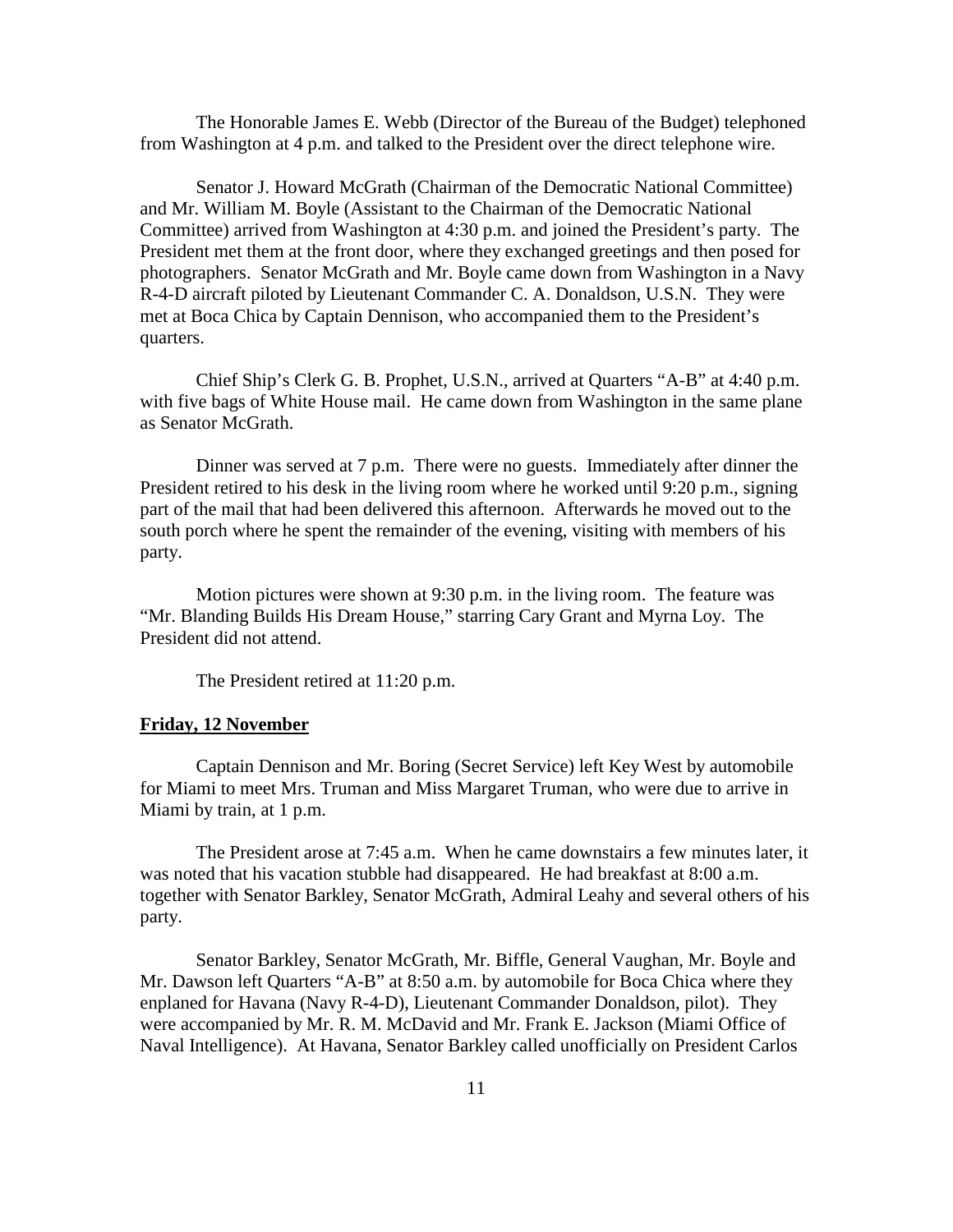Prio Socorras of Cuba. The group spent the remainder of the day sightseeing and shopping. They returned to Key West at 6:50 p.m.

 Chief Ship's Clerk Prophet left the Presidential quarters at 9:15 a.m. with official mail for the White House. He was transported from Boca Chica to Washington in a naval aircraft (SNB type) piloted by Lieutenant M. L. Miller of the Naval Air Station, Key West.

 General Graham, Colonel Landry and Commander MacDonald attempted more deep sea fishing this morning. They found the sea too rough and returned empty handed.

 The President left the house at 9:45 a.m. and walked to the beach for his daily outing. He was accompanied by Mr. Clifford, Mr. Ayers, Mr. Daniels and Mr. Bray. They returned to Quarters "A-B" at 11:40 a.m. by automobile.

Lunch was served at 1 p.m. There were no guests.

 At 1:45 p.m., Lieutenant Helen Rickard, Nurse Corps, U. S. Navy, called on the President. She was accompanied by Captain O. A. Smith (Medical Corps), U.S.N., Commanding Officer, Naval Hospital, Key West. Miss Rickard accompanied the President's mother on her return trip to Grandview, following her last visit to Washington. When it was brought to the President's attention that Miss Rickard was on duty in Key West, he expressed the desire to see her.

Captain Smith and Lieutenant Rickard departed at 1:55 p.m.

 The President signed mail from 1:45 p.m. to 2:20 p.m., when he retired to his suite where he rested until 3:30 p.m.

 The President left his quarters at 3:30 p.m. for a walk about the Naval Station. He was accompanied only by two Secret Service agents. He returned at 4 p.m. to await the arrival of his family.

 Mrs. Truman and Miss Truman arrived at the Naval Base to join the President. The President met them at the Caroline Street gate and escorted them to Quarters "A-B" where they were welcomed by other members of the President's party. The ladies had left Washington early yesterday afternoon and traveled to Miami by rail (Seaboard Air Line streamliner "Silver Star"). Captain Dennison met them at Miami and accompanied them on their motor trip down the Florida Keys. Mrs. Truman and Miss Truman were quartered in the WILLIAMSBURG. Except for breakfasts, which they had in their quarters, they dined with the President at Quarters "A-B."

 Mr. Woodward attended a reception at the Officers' Club (Fort Taylor) this afternoon. Captain Adell (the President of the Club) and Mrs. Adell received. The President and all other members of his party were also invited.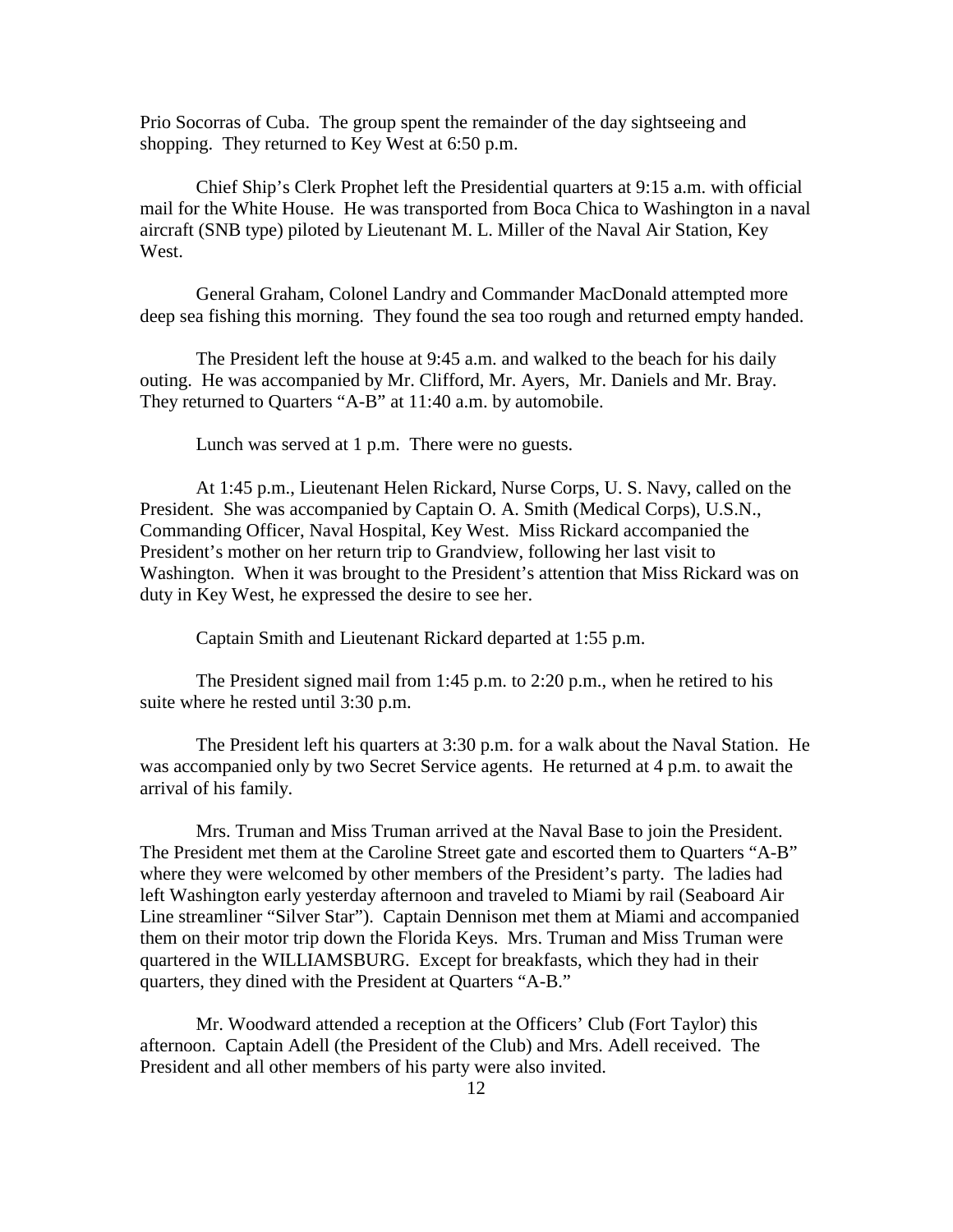Dinner was served at 7 p.m. There were no guests. It was observed that Mr. Clifford's five-day growth of beard had disappeared.

 After dinner (8 p.m.), movies were shown in the living room. The President, Mrs. Truman and Miss Truman all attended. The feature shown was "Apartment for Peggy," starring Jeanne Crain. At the conclusion of the movies, the President escorted the ladies to their quarters in the WILLIAMSBURG and then returned to his quarters. On his return he worked on his mail until midnight, when he retired. The mail acted on included a proclamation proclaiming Thursday, November  $25<sup>th</sup>$  as Thanksgiving Day, and a telegram conveying his greetings to the delegates at the American Federation of Labor convention assembled at the Netherlands-Plaza Hotel, Cincinnati, Ohio.

 The Citizens Committee of Key West (Mr. Albert J. Mills, Chairman) entertained the newspaper correspondents, radio correspondents, photographers and Secret Service men at a "Key West" sea food dinner (conch chowder, stone crabs and turtle steak). The President and all members of his party were also invited but none could attend.

 The volume of mail received at Key West had by this time reached such proportions that it was necessary to ask the Naval Base for the loan of a male stenographer. Chief Yeoman P. A. Tatro, U.S.N. (attached to the Fleet Sonar School) reported to the Naval Aide today to assist Winkler.

 Mrs. William Hillman, wife of the Mutual Broadcasting System correspondent with the Presidential party, was admitted to the Naval Hospital (Key West) this evening on recommendation of General Graham.

#### **Saturday, 13 November**

The "plan of the day" called for a 7 a.m. departure from Key West for a cruise to Dry Tortugas. Reveille was held at 6 a.m. in Quarters "A-B" and Quarters "L."

 At 6:45 a.m., the President, Senator Barkley, Senator McGrath, Admiral Leahy, Mr. Steelman, Mr. Hassett, Mr. Biffle, Mr. Clifford, Mr. Woodward, Mr. Ayers, Mr. Boyle, Mr. Daniels and Mr. Dawson left Quarters "A-B" and proceeded on foot to the WILLIAMSBURG where they were met by Captain Dennison and Commander MacDonald, and shown aboard. The WILLIAMSBURG got underway from Key West at 7:07 a.m. and set course for Dry Tortugas Island. Outside Key West harbor, the WILLIAMSBURG was joined by the destroyer NOA (DD-841) – (Commander M. H. Dry, U.S.N., commanding), which vessel acted as escort on the trip to Dry Tortugus and return.

 The President and members of his party had breakfast at 7:15 a.m., and then spent most of the forenoon lounging in the sun on the main deck aft. The ladies joined the group on deck at 10:15 a.m. At noon a buffet lunch was served the party on the main deck aft.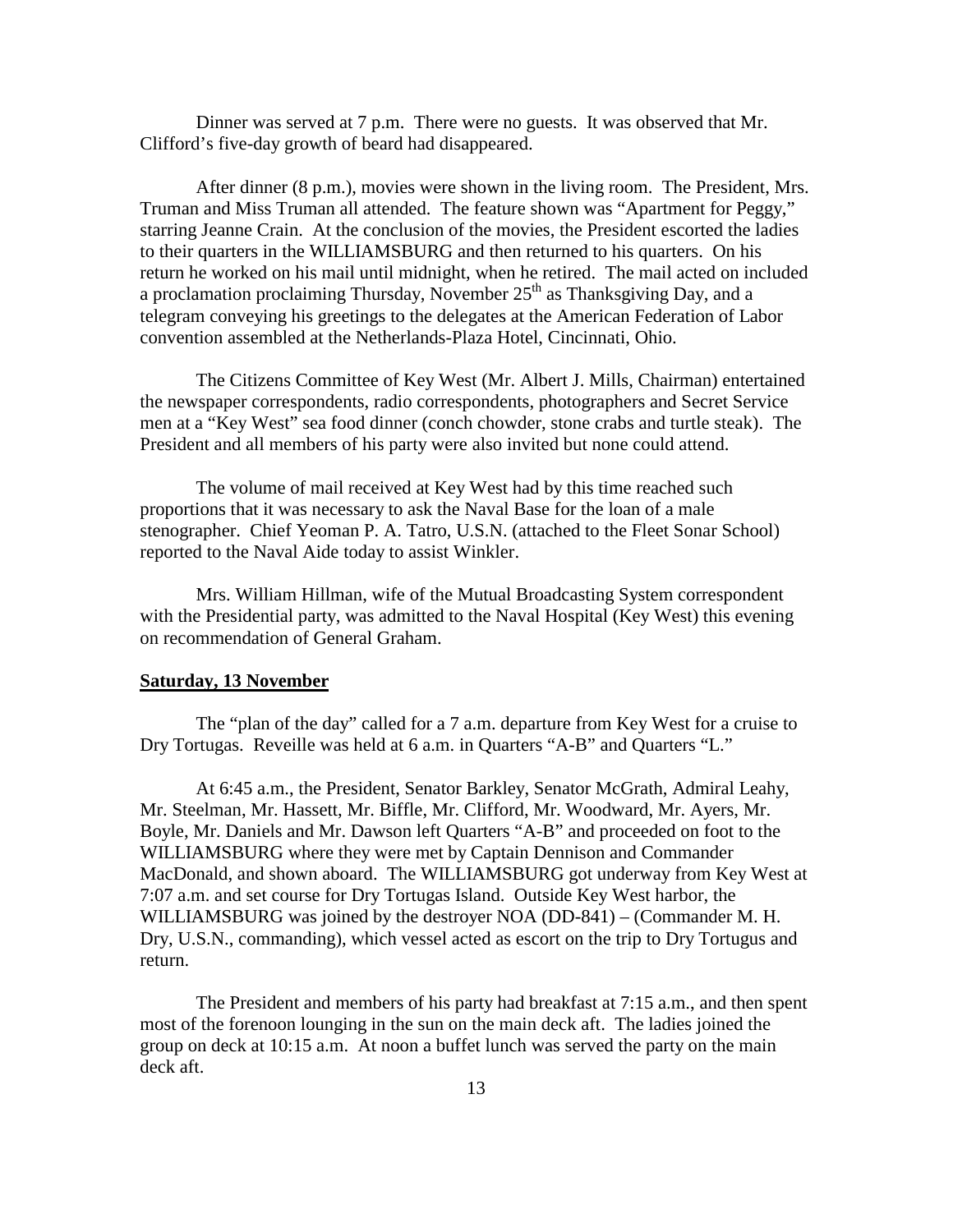The WILLIAMSBURG dropped anchor off Dry Tortugas Island at 12:50 p.m. and at 1 p.m., the President, Mrs. Truman, Miss Truman and all members of the party except Senator McGrath and Mr. Boyle, transferred to a motor boat (that had been sent out from Key West) and departed for the island. Senator McGrath and Mr. Boyle remained on board and got in some fishing.

 At the landing on Dry Tortugas, the President was greeted by Mr. H. D. Goodson, Historical Aide at Fort Jefferson National Park, who offered his services as guide for the President and his party for a lecture-tour of the fort and island. Mr. Goodson then conducted the party on a tour of the fort. The President, who had previously visited the island in November 1946, pointed out the dungeon where Dr. Samuel Mudd, the Maryland doctor who set the broken leg of John Wilkes Booth, had been held prisoner.

 The party returned to the WILLIAMSBURG at 2 p.m. and, at 2:05 p.m., the WILLIAMSBURG and NOA got underway for the return trip to Key West. The President retired to his quarters where he rested until 5 p.m. Mrs. Truman and Margaret spent most of the afternoon on the main deck aft, enjoying the warm sun.

 The White House newspapermen and photographers left Key West this afternoon by commercial aircraft for Havana where they were to spend the weekend as guests of the Havana Tourist Commission.

 The WILLIAMSBURG arrived at Key West at 7:30 p.m. and was moored to the north quay wall at the Naval Station. The President, Mrs. Truman, Miss Truman and all others of the Presidential party left the WILLIAMSBURG at 7:35 p.m. and walked to Quarters "A-B."

 Chief Ship's Clerk Prophet, courier, arrived from Washington with another large batch of White House mail. He was brought down from Washington in a naval aircraft (SNB) – Lieutenant Miller, pilot. Mr. C. Patnode, White House Secret Service Detail, was a passenger in this same plane.

 Dinner was served in Quarters "A-B" at 8 p.m. There were no guests. After dinner the President worked on his mail from 9 to 9:30 p.m. Amongst the mail signed at this time was a letter to the Mayor of the City of Key West which read:

"My dear Mayor Adams:

Please accept from a grateful heart this assurance of my appreciation of the wonderful welcome accorded to me by yourself and the good people of Key West and community. It warmed my heart and will long be treasured among happy Key West memories.

May I also express to you and through you to the citizens of Key West my hearty appreciation of such a fine message of congratulations. I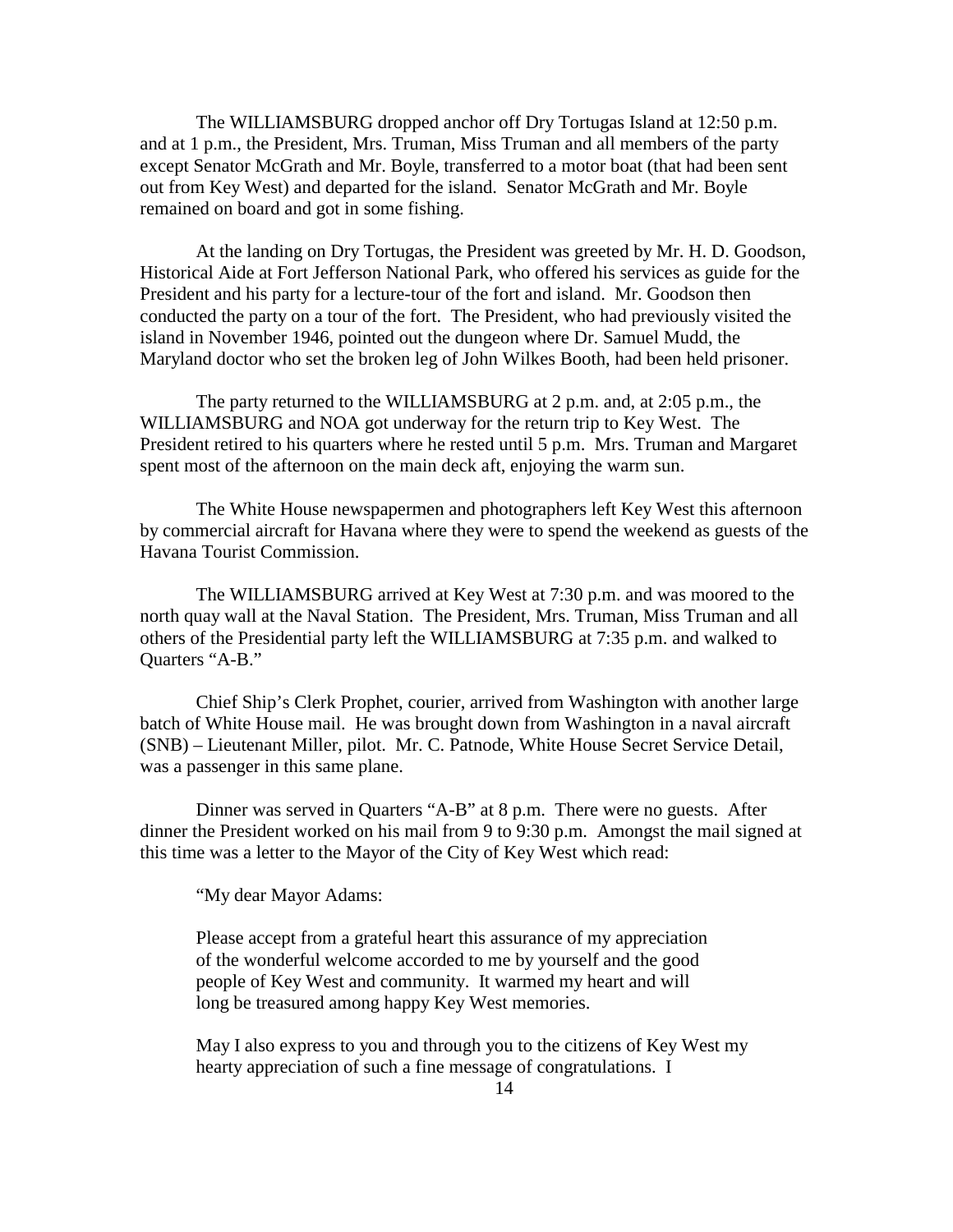read your thoughtful expressions and want all of you to know how much they mean to me.

Very sincerely yours,

/s/ HARRY S. TRUMAN

At 9:30 p.m., the President and the entire party assembled in the living room where they witnessed a showing of the NBC Television special election newsreel. The Paramount and Warner-Pathe newsreels shown Wednesday evening were repeated for the benefit of Senator McGrath and Mr. Boyle. On conclusion of the newsreels, at 9:50 p.m., the President escorted the ladies to the WILLIAMSBURG. He returned to Quarters "A-B" at 10 p.m. and went to his suite where he remained for the night.

#### **Sunday, 14 November**

 The President arose at 7:30 a.m. He remained in his suite until 8:10 a.m. working on his personal and official mail. He came downstairs at 8:15 a.m. and had breakfast in company with Senator Barkley, Senator McGrath, Admiral Leahy, Mr. Steelman, Mr. Hassett and several others.

 At 8:50 a.m., Senator McGrath, Mr. Boyle and Mr. Hassett left Quarters "A-B" and walked to the station chapel where they attended mass.

 The President, accompanied by Senator Barkley and others of his party, left Quarters "A-B" at 10:45 a.m. and walked to the beach. The group also included Tommy Arrasmith, young son of Captain T. A. Arrasmith, who was along as the guest of Mr. Daniels. Miss Truman joined the group at the beach. Mr. Woodward attended Protestant services at the station chapel and afterwards he and Captain Adell walked to the beach where they joined the President's party. The entire group left the beach by motor at 1 p.m. and returned to their respective quarters.

 Lunch was served at 1:30 p.m. After lunch the President retired to his quarters where he rested until 4 p.m.

 The newspapermen and photographers returned from Havana this afternoon. All reported having a wonderful visit. They called on the President of Cuba, had luncheon at the palatial home of the President of the Aerovias Q Airline, spent Saturday afternoon at the races at Oriental Park (each race was named for some newspaperman of the group), and Saturday night was a round of dinner, nightclubs and supper.

 Miss Truman, Mr. Clifford and General Graham engaged in a game of badminton (4:30 to 5:30 p.m.) on the court in the east garden while Mrs. Truman watched from the shade of the cocoanut palms.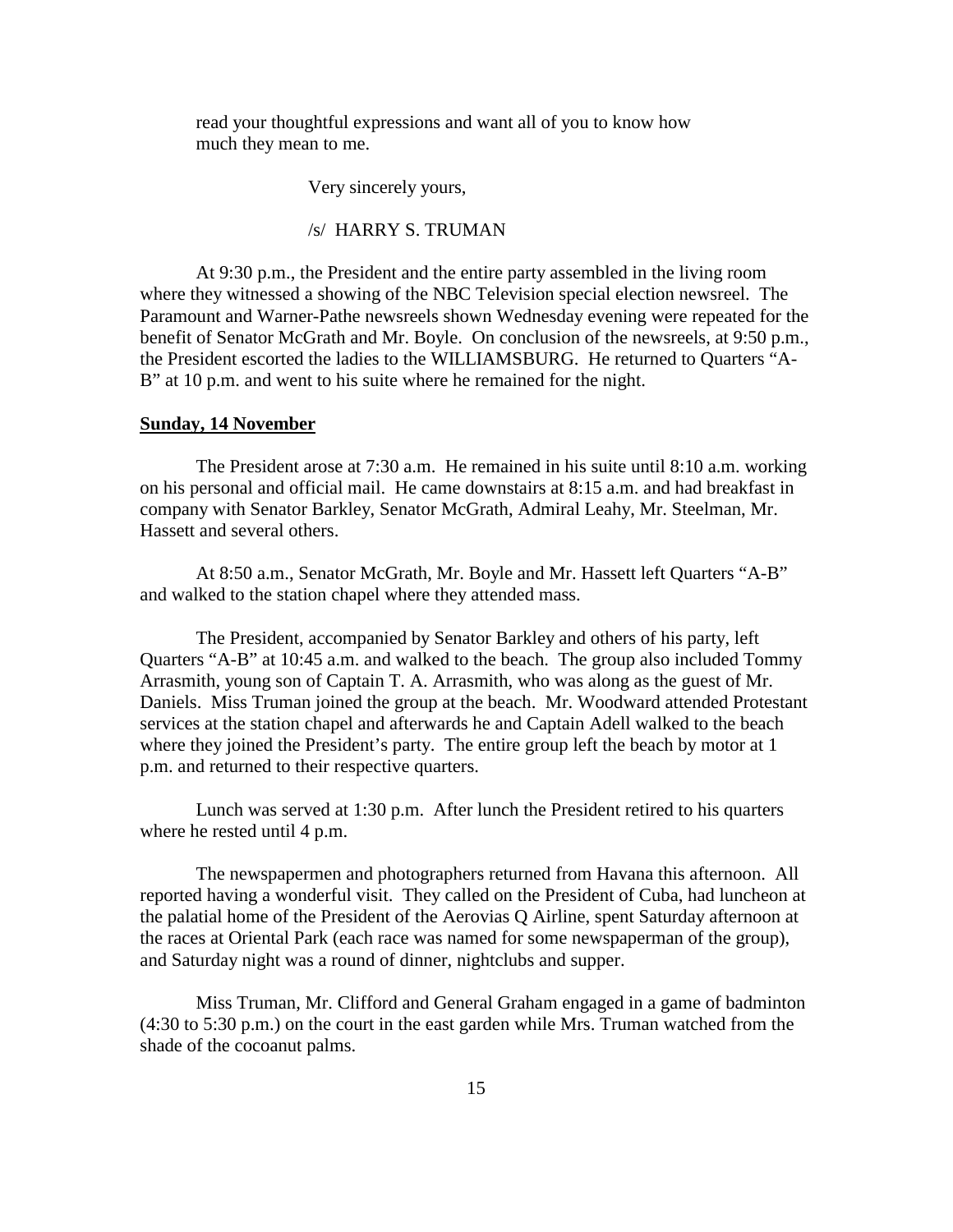Dinner was served at 7 p.m. There were no guests. After dinner the motion picture "Red River," starring John Wayne, was shown. The President did not attend. He sat out on the south porch until 9 p.m., chatting with other members of his party. He retired to his suite at 9 p.m. where he spent the remainder of the evening. At the conclusion of the movies (9:30 p.m.), General Vaughan escorted the ladies to their quarters in the WILLIAMSBURG.

 Mrs. William Hillman died early this morning at the Naval Hospital, Key West. The President and Senator Barkley sent letters of condolence to Mr. Hillman.

## **Monday, 15 November:**

The President arose at 6 a.m. and left Quarters "A-B" at 6:15 a.m. for a walk about the station. He was accompanied only by two Secret Service men. He returned to his quarters at 6:45 a.m. He had breakfast at 7:45 a.m.

 Mrs. Truman, Miss Truman, General Graham, Colonel Landry, Captain Dennison, Mr. Clifford, Mr. Hassett, Mr. Woodward, Commander MacDonald and Lieutenant Moore embarked in the station fishing boats "Big Wheel" and "Lady Bird" and departed the Naval Station at 8:55 a.m. for deep-sea fishing off Key West. The President saw them off and then returned to his quarters.

 Mr. Ayers left at 9 a.m. for Boca Chica where he enplaned for return to Washington. He was accompanied by Chief Ship's Clerk Prophet who had several bags of White House mail, and Chief Yeoman D. L. Van Note, U.S.N., who was proceeding to Washington on leave of absence. They were transported to Washington in a SNB type aircraft piloted by Lieutenant C. P. Hoover, U.S.N., attached to the Naval Air Station, Key West.

 Senator Barkley, Senator McGrath, Mr. Biffle and Mr. Boyle left by automobile at 9:50 a.m. for Miami on the first leg of their return trip to Washington. The trip to Miami was made by automobile as Senator Barkley and Senator McGrath particularly wanted to make the scenic drive up the Florida Keys. The Navy plane (Lieutenant Commander Donaldson) that had been standing by at Key West for them, was dispatched to the International Airport at Miami where it picked them up in the afternoon and took them on to West Palm Beach. Senator Barkley, Senator McGrath, Mr. Boyle and Mr. Biffle spent the night at West Palm Beach with friends and continued on to Washington on Tuesday, 16 November, via this same aircraft.

 At 10 a.m., the President, accompanied by Mr. Steelman, General Vaughan, Mr. Daniels, Mr. Dawson and Mr. Bray, left Quarters "A-B" and walked to the beach. After they had changed to bathing trunks and had a swim, the President took them all on a walking tour of nearby Fort Taylor. From there, they returned to the beach where they remained until noon, then returned by motor to Quarters "A-B."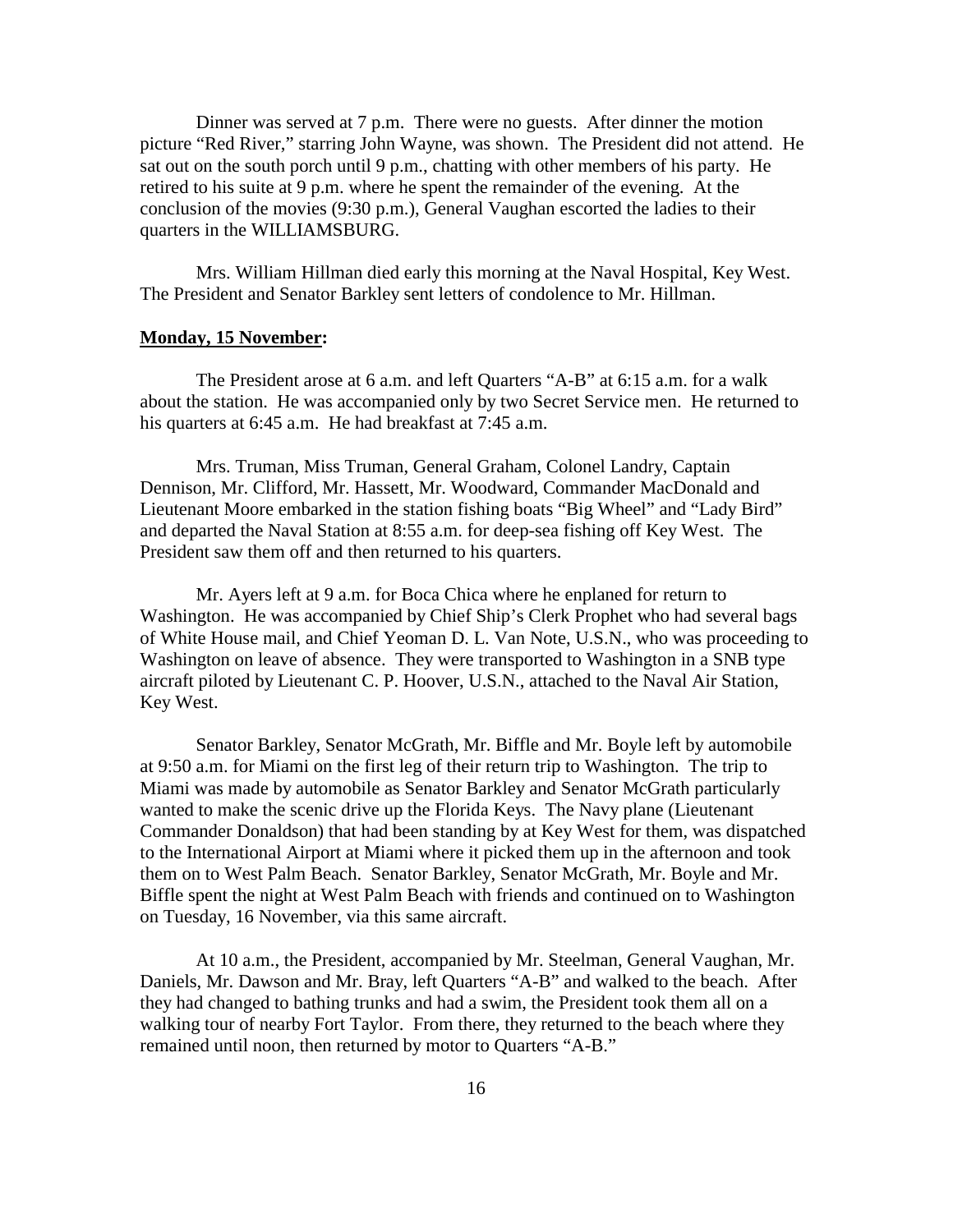At 1:05 p.m. the President talked by telephone with Congressman Sam Rayburn in Dennison, Texas.

 The fishing party returned at 1:15 p.m. Captain Dennison reported a catch of one grouper, General Graham and Commander MacDonald each a barracuda and a grouper.

 Lunch was served at 1:30 p.m. Afterwards, the President retired to his suite where he rested until 4:30 p.m. Mrs. Truman and Miss Truman visited the Naval Station ship's service store where they made several purchases.

 Governor Mon C. Wallgren (State of Washington), Mr. Matthew J. Connelly (Secretary to the President) and Mr. David K. Niles (Administrative Assistant to the President) arrived at 5 p.m. to join the President's party. They were brought down from Washington in a Navy R-4-D aircraft piloted by Lieutenant Commander T. W. Boyle, U.S.N. Mrs. Truman, Miss Truman and Captain Dennison met them at Boca Chica. Governor Wallgren and Mr. Niles disembarked first and hurried on to the President's quarters. Mr. Connelly and Mr. Ross were accorded a somewhat different reception – all of which had been arranged for by a committee of White House news correspondents headed by "Tony" Vaccaro. As they left the plane at Boca Chica, they were greeted by the Key West High School band and an American Legion guard of honor. Then Mayor Adams, heading a group of city and county officials who joined in the merriment, told them the key to the city was theirs. Ceremonies at the field over, the two secretaries were whisked through Key West streets with a police escort leading the way, to the Naval Station. Their automobile was stopped just outside the Southard Street gate and they were required to disembark and walk through the gate. On entering the gate, they were greeted by a Negro band playing "When Irish Eyes Are Smiling." A procession was hastily formed. With Tony Vaccaro, wearing a flashy red and black checkered shirt and high top hat, leading the way, followed by 30 girls in green shirts from the Negro Douglas school cheering and swinging batons, and Mr. Connelly and Mr. Ross trailing behind, the possession moved on toward the President's quarters. City and county officials on foot brought up the rear. Under streamers of bath towels, bed clothing and miscellaneous paraphernalia strung across the street at intervals of about one hundred feet, the procession moved past press headquarters. There the White House correspondents "took the review" and then joined in the parade. The President, Mrs. Truman, Miss Truman, Governor Wallgren and all members of the President's party greeted the paraders just outside of the "Little White House" grounds.

 Governor Wallgren occupied the south second floor bedroom, Mr. Ross the north center bedroom, Mr. Connelly the south center bedroom at Quarters "A-B," and Mr. Niles was billeted at Quarters "L."

 Lieutenant Leonard M. Bush, White House courier, and Mr. Howard S. Anderson, White House Secret Service Detail, were passengers in the same plane that brought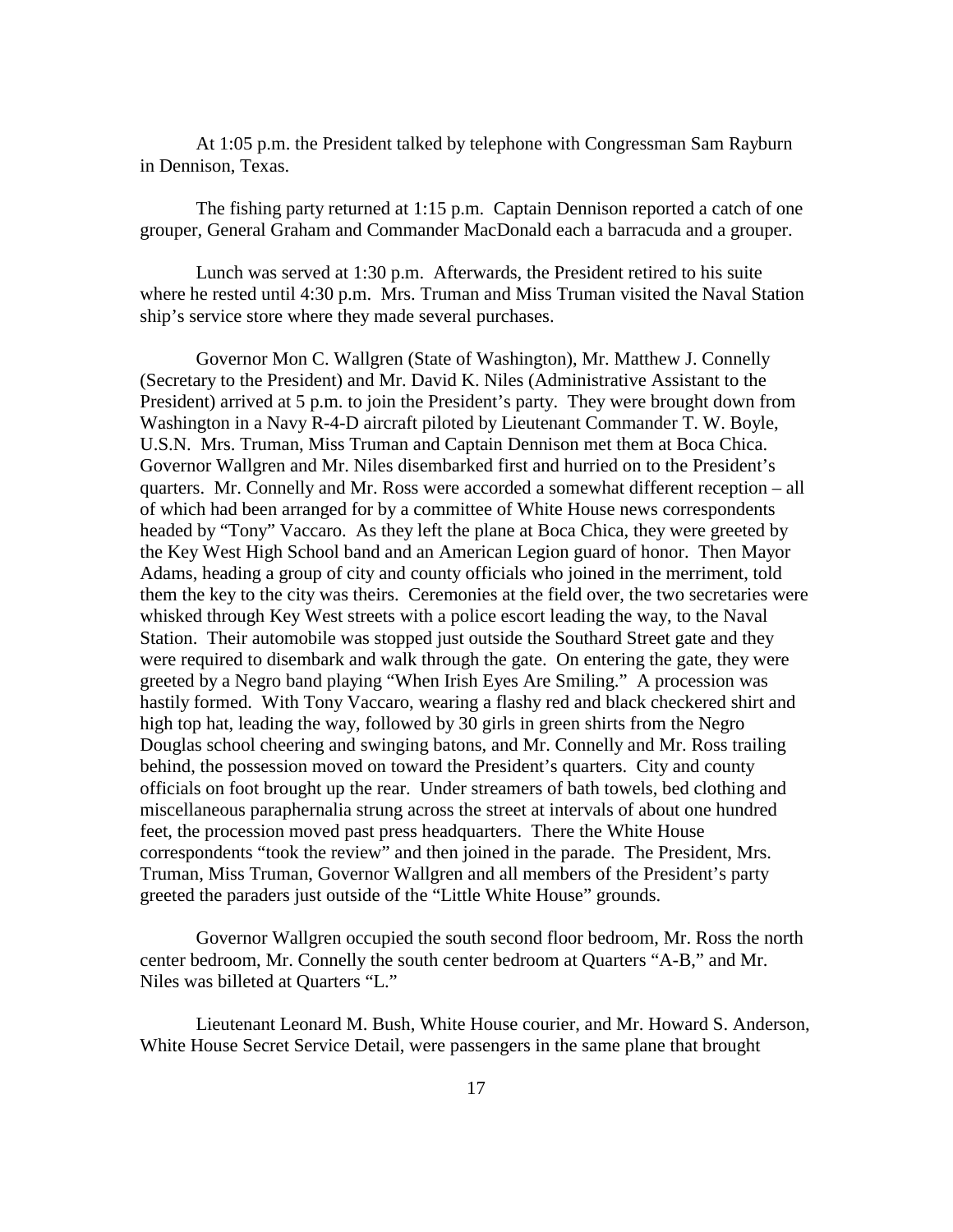Governor Wallgren to Key West. Lieutenant Bush delivered mail to the President's quarters at 5:30 p.m.

 Dinner was served at 7 p.m. Miss Truman dined on board the WILLIAMSBURG as the guest of the wardroom officers. Afterwards, she attended the party at the chief petty officers club given by the club for the visiting newspapermen and photographers and the Secret Service. She was escorted by Lieutenant Moore.

 After dinner the motion picture "Variety Time" was shown. The President and Mrs. Truman attended. The movies over, the President worked on his mail until 11:30 p.m., while Mrs. Truman read. Miss Truman returned shortly before 11:30 p.m., so at 11:35 p.m. the President escorted the ladies to their quarters in the WILLIAMSBURG. He then returned to Quarters "A-B" and at 11:45 p.m. he retired for the evening.

 The following message was dispatched this evening to Princess Elizabeth: "Mrs. Truman and I are delighted at the news of the birth of a son and felicitate you and the Duke upon this happy occasion. Harry S. Truman."

## **Tuesday, 16 November**

Mr. Steelman had early breakfast and left the quarters at 5:40 a.m. to enplane for Cincinnati, Ohio, where he was scheduled to speak this afternoon before the convention of American Federation of Labor. He was transported in a naval aircraft (SNB type) piloted by Lieutenant Commander T. W. Seabrook, U.S.N.

 The President arose at 7 a.m. He remained in his suite until 7:50 a.m. working on his mail. He came downstairs at 8 a.m. and breakfasted with Governor Wallgren, Admiral Leahy and several other members of his party.

 The Secretary of the Air Force (Honorable W. Stuart Symington) telephoned from Miami and talked with the President at 9 a.m.

 Mr. Daniels left the Little White House at 9:15 a.m. by automobile for Boca Chica where he emplaned for Raleigh, N. C. Also embarked in this plane (Navy R-4-D, Lieutenant Commander Boyle) were Lieutenant Bush, who had with him White house mail, Mr. Darcy, Mr. Boardley, Mr. Lapura, P. S. Patsos (Radioman third class, U.S.N.) and R. F. Prochaska (Seaman, U.S.N.). After stopping at Raleigh, where Mr. Daniels disembarked, the plane continued on to Washington with the other passengers.

 The President, accompanied by most members of his party, left Quarters "A-B" at 9:40 a.m. and walked to the beach. They were joined there by Miss Truman. The party left the beach by motor at 11:30 a.m. and returned to their quarters.

Secretary Symington called on the President at 11:45 a.m. He was met on his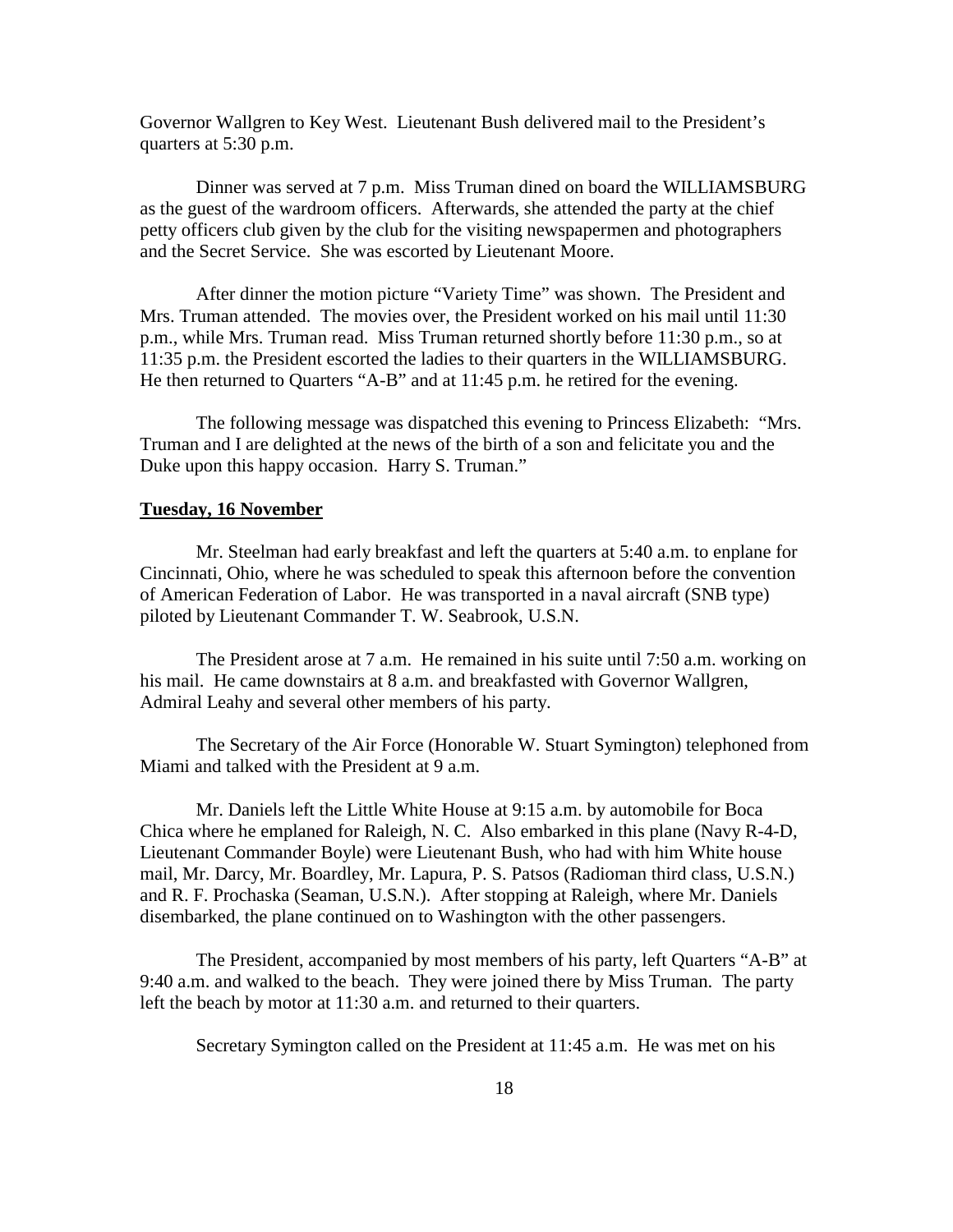arrival at Boca Chica by Colonel Landry who accompanied him to the Little White House.

 At noon, the President held a press conference. The conference was held outdoors, in the north garden, and was attended by Governor Wallgren, Secretary Symington, Miss Truman, Admiral Leahy, and several other members of the President's party. Afterwards, the President and Miss Truman posed for the photographers.

 Lunch was served at 1 p.m. Secretary Symington was a guest of the President. After lunch the President retired to his suite where he rested until 4 p.m. Mr. Symington visited with Mr. Clifford until 2:15 p.m. when he left for Boca Chica to enplane for Washington. He traveled in an Air Force aircraft. Colonel Landry accompanied the Secretary to Boca Chica. Mrs. Truman and Miss Truman went shopping in Key West. They were accompanied only by two Secret Service agents.

 Dinner was served at 7 p.m. After dinner, the President, Mrs. Truman, Miss Truman and most other members of the party attended a showing of the motion picture "The Three Musketeers." After the movies (11:45 p.m.) the ladies left Quarters "A-B" for their quarters in the WILLIAMSBURG. They were accompanied by General Vaughan.

The President retired at midnight.

 Mr. Robert E. Hannegan, former Postmaster General and Chairman of the Democratic National Committee, telephoned from St. Louis during the evening to explain that due to an illness he would be unable to accept the President's invitation to join him at Key West.

#### **Wednesday, 17 November**

Mr. Steelman returned to the quarters at 3 a.m., from his business trip to Cincinnati.

 The President arose at 7:15 a.m. He came downstairs at 7:30 a.m., talked for a few minutes with General Vaughan, General Graham, Colonel Landry and Mr. Dawson, and then, at 7:40 a.m., left the quarters for a walk about the station. He was accompanied only by two Secret Service men. He returned to his quarters at 8 a.m. and joined Governor Wallgren and Admiral Leahy at breakfast.

 General Vaughan, General Graham, Colonel Landry and Mr. Dawson left Quarters "A-B" at 7:40 a.m., for Boca Chica where they enplaned for Miami (Navy SNB). They spent the day sightseeing, and returned to Key West in time for dinner.

Mr. Hassett and Captain Dennison left Quarters "A-B" at 8:40 a.m. for Boca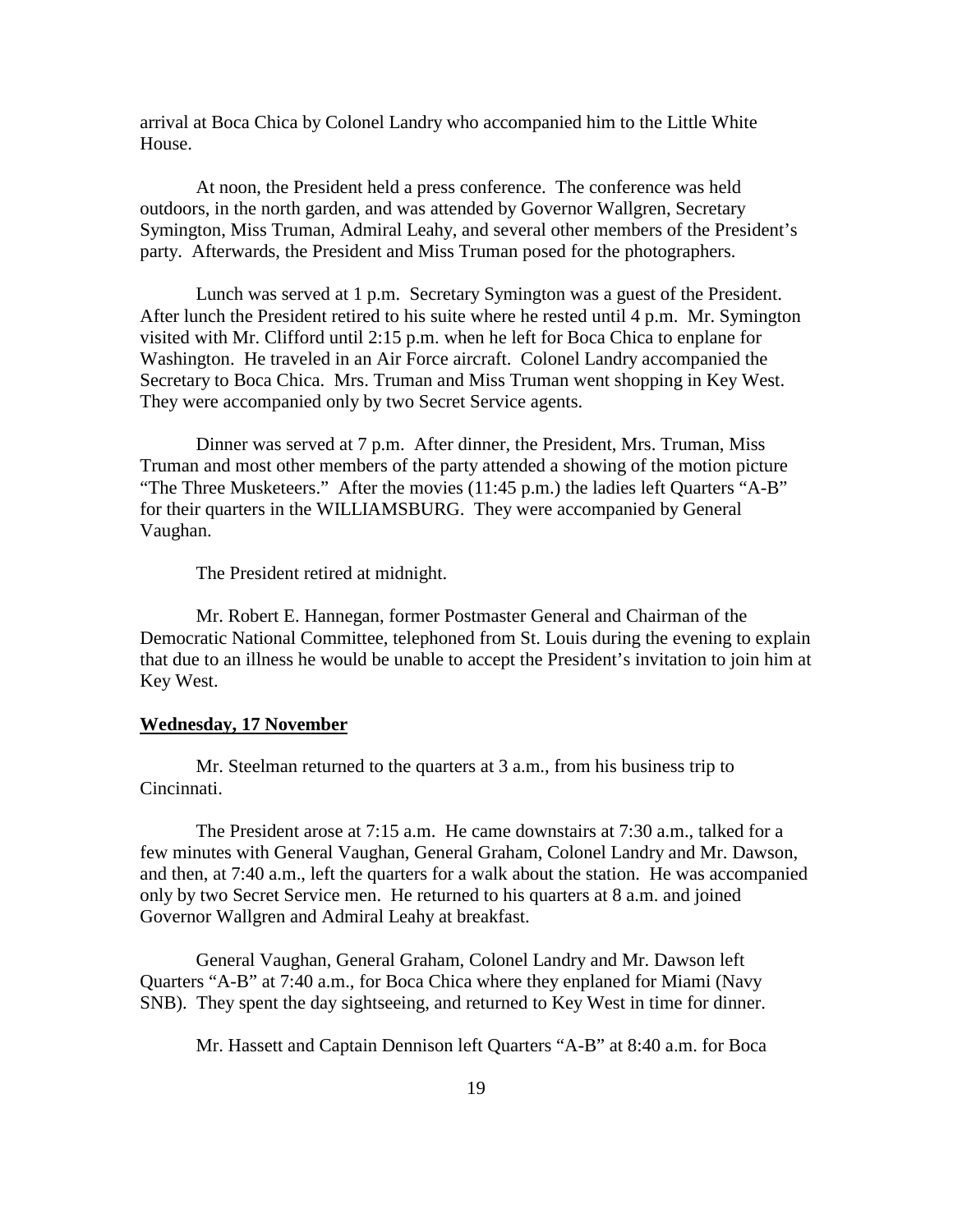Chica where they embarked in the Navy blimp K-100. They made a two-hour flight over Key West and its vicinity.

 At 9:45 a.m., the President, accompanied by Governor Wallgren and several other members of his party, left the house and walked to the beach. Miss Truman was awaiting them there. The President and Miss Truman exchanged greetings with Mr. Hassett and Captain Dennison as the blimp K-100 flew close over the beach. The beach party left by motor at 11:45 a.m. to return to their respective quarters.

 At 12:30 p.m., the President, Mrs. Truman and Miss Truman sat in the living room for formal portrait photographs by Mr. Simon Glass (1000 Lincoln Road, Miami Beach, Florida.).

 Lunch was at 1 p.m. Afterwards, the President, Mrs. Truman and Miss Truman moved out to the southwest garden where they posed for informal pictures by the photographers. At 3 p.m., the President retired to his quarters where he rested until 4 p.m.

Dinner was served at 7:15 p.m. Miss Truman dined out.

 At 8 p.m., four sacks of White House Mail were delivered to the President's quarters. This mail had been brought down from Washington by Lieutenant Hoover, pilot of the plane that took Mr. Ayers to Washington on Monday.

 The motion picture "Station West," starring Dick Powell, was shown at 8:30 p.m. Mrs. Truman and Governor Wallgren were among those who attended but the President was not. He remained on the south porch visiting with some of his party.

 At 11:20 p.m., Mrs. Truman, Miss Truman, Governor Wallgren, Mr. Niles, Mr. Hassett, Mr. Woodward, General Vaughan, General Graham, Colonel Landry, Captain Dennison and Mr. Bray left quarters "A-B" and walked to the WILLIAMSBURG. As soon as they had embarked (11:30 p.m.), Commander MacDonald got the WILLIAMSBURG underway and set course for Havana, Cuba. The President, Mr. Steelman, Mr. Connelly and Mr. Dawson saw the party off and then returned to Quarters "A-B" where they sat around and chatted until 2 a.m. The President retired very shortly afterwards.

 Miss Truman tonight declined an invitation to be Queen of the University of Florida's homecoming celebration, which was to be held in Tallahassee on Friday and Saturday of this week. The President and Mrs. Truman earlier had declined an invitation to visit the University during this same period.

## **Thursday, 18 November**

 The President did not arise until 8 a.m. this morning. He had breakfast at 8:15 a.m. in company with Mr. Steelman, Mr. Clifford, Mr. Ross and Mr. Dawson. This same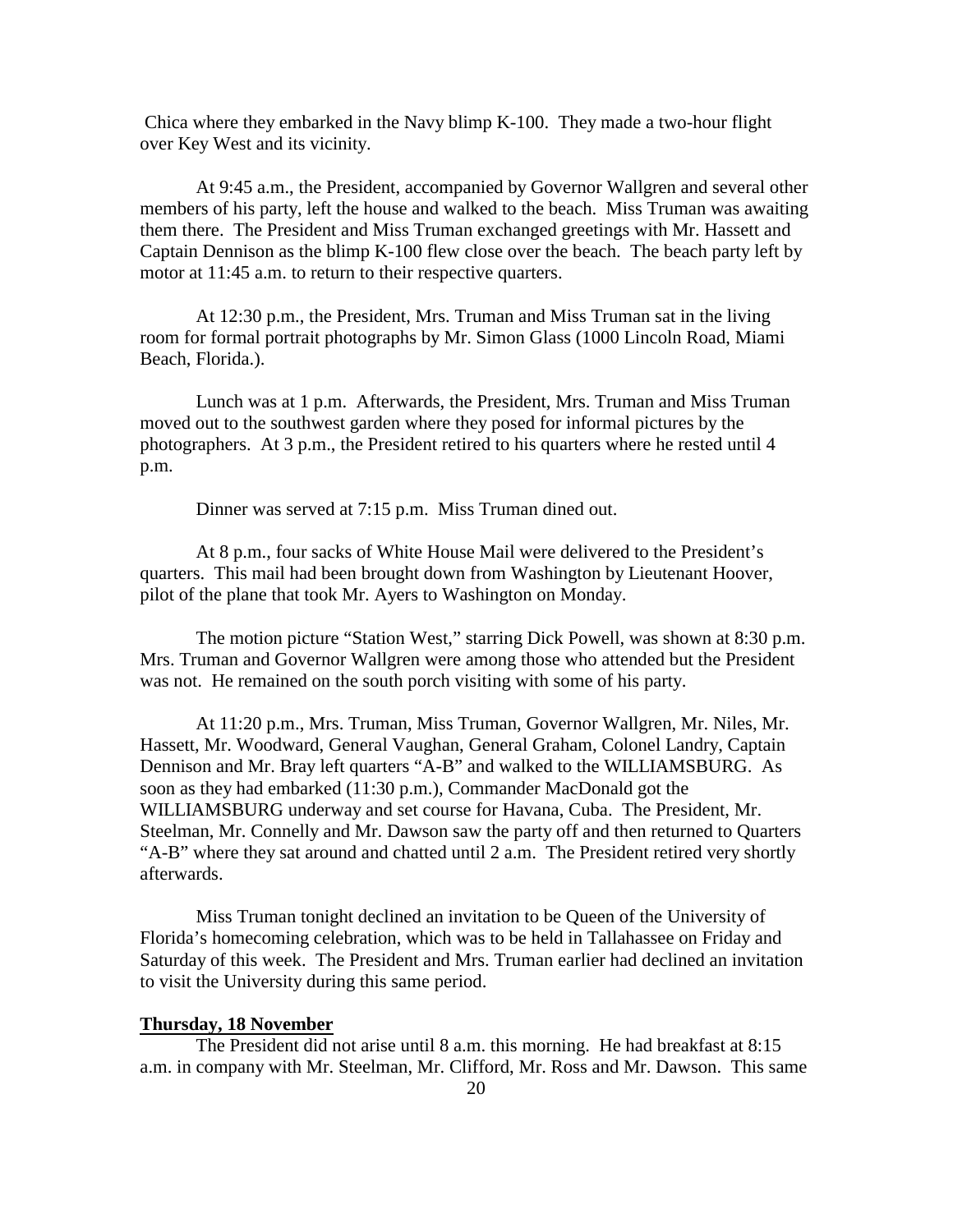group left Quarters "A-B" at 9:45 a.m. and walked to the beach. They returned by motor at 11:50 a.m.

 At 12:20 p.m., Senator Claude Pepper (Florida); Honorable Fuller Warren, Governor-elect of Florida; Mr. Paul E. Fitzpatrick, Buffalo, New York – New York Democratic State Chairman; and Mr. C.V. Griffin, Howey, Florida, citrus grower, called on the President.

 At 12:30 p.m., the Honorable James V. Forrestal, Secretary of Defense, called on the President. Secretary Forrestal had come down from Washington in a naval aircraft (R-5-D). He was accompanied to Key West by Major General A. M. Gruenther, U.S.A., Mr. Harold Hinton, Mr. Max Leva, and Colonel Robert J. Wood, U.S.A.

 At 12:45 p.m., the Honorable George A. Smathers, Member of Congress (Fourth District of Florida, which includes Key West) called on the President.

 Mr. Leonard Hicks, Chicago, Illinois (operator of the Casa Marina Hotel at Key West) called on the President at 12:50 p.m.

 Lunch was served at 1 p.m. Secretary Forrestal, Senator Pepper and Messrs. Fitzpatrick, Warren, Hicks, Smathers and Griffin were guests of the President. After lunch, the President and his guests retired to the north garden where they posed for the photographers.

 Senator Pepper, Mr. Warren and Mr. Griffin departed at 2:40 p.m.; Mr. Fitzpatrick and Mr. Hicks left at 2:45 p.m. The President and Mr. Forrestal remained in the garden until 3:25 p.m., discussing official matters. Mr. Smathers talked with Mr. Connelly.

 Secretary Forrestal departed at 3:25 p.m. for Boca Chica where he enplaned for Washington. He was accompanied by General Gruenther, Mr. Hinton, Mr. Leva and Colonel Wood. Congressman Smathers left at 3:30 p.m.

 The Honorable Sam Rayburn, Member of Congress (Fourth District of Texas) arrived at 3:30 p.m. and joined the President's party. He was brought from his home in Sherman, Texas, in an Air Force B-17, Major Lanier pilot.

 Judge J. Caskie Collet (United States Court of Appeals, Western District of Missouri), Mr. Charles S. Murphy (Administrative Assistant to the President), Mr. David W. Stowe (Assistant to Mr. Steelman) and Mr. George M. Elsey (Assistant to Mr. Clifford) arrived from Washington at 3:50 p.m. and joined the President's party. They traveled in a Navy R-5-D aircraft piloted by Captain L. N. Kelso, U.S.M.C. They were all billeted at Quarters "L."

At 4 p.m., the President left the house and held an informal inspection of the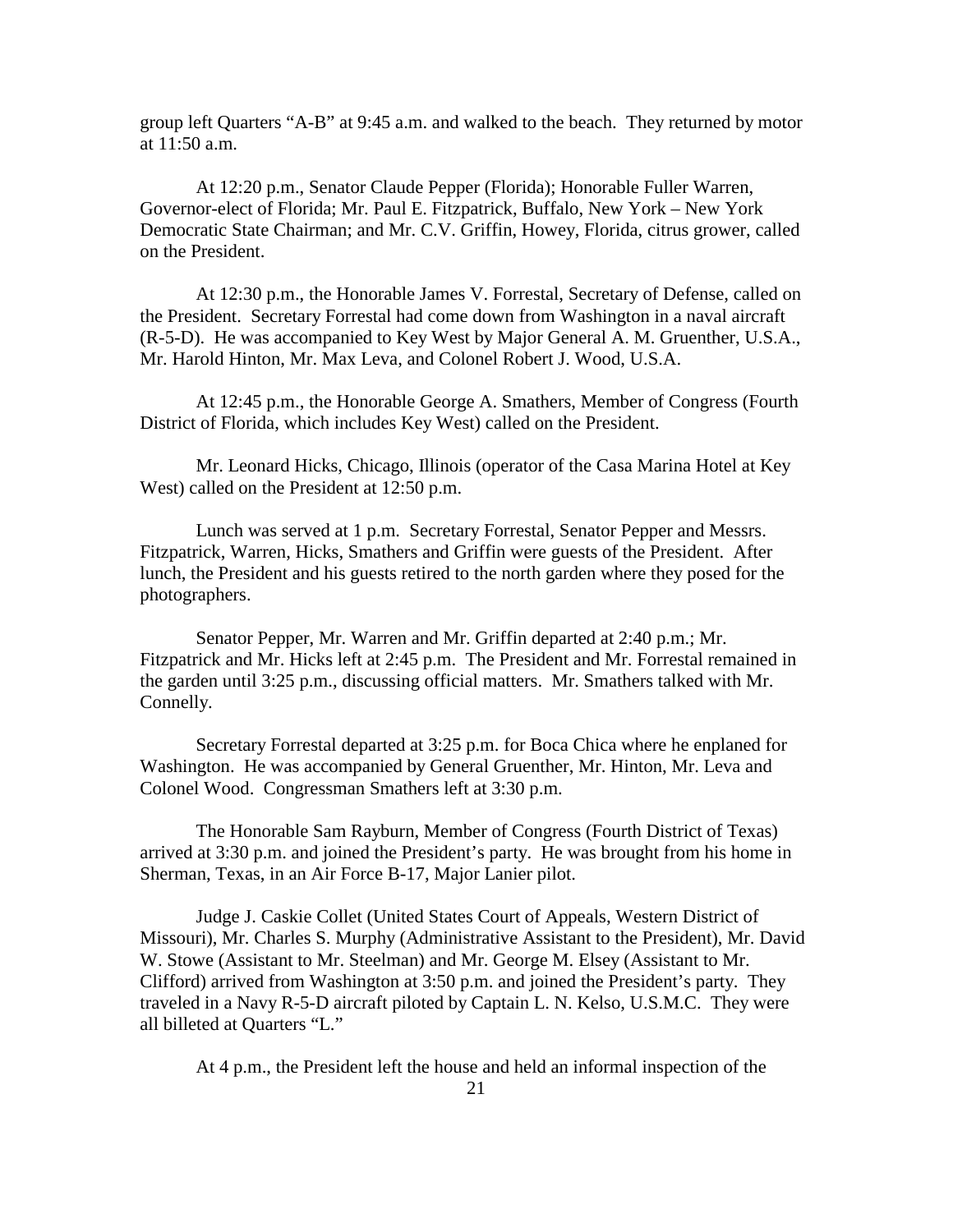detachment of Marines that guarded the Little White House while he was at Key West. He thanked the men for their fine work. Major Hayes had his men lined up on the concrete driveway running between the Naval Station administration building and the Little White House. Afterwards, the President returned to his quarters and worked on his mail until 5:20 p.m. From 5:20 to 6:45 p.m. the President rested in his suite.

Dinner was served at 7 p.m. There were no guests.

 There was no motion picture show this evening. The President spent the evening about the quarters visiting with various members of his party. He retired at midnight.

 The WILLIAMSBURG arrived at Havana at 8:30 a.m. Ambassador Butler and Mrs. Butler called on Mrs. Truman at that time and at 9 a.m., Mrs. Truman, Miss Truman and the other members of their party left the ship with the Ambassador and Mrs. Butler for a sightseeing tour of Havana. Mrs. Truman and her group returned to the ship at noon. At 1 p.m., the Ambassador and Mrs. Butler called again on Mrs. Truman. Mrs. Truman entertained the Ambassador and Mrs. Butler and her party at lunch at 1:15 p.m. Ambassador and Mrs. Butler left the ship at 3 p.m. Mrs. Truman, Miss Truman and other members of the Havana group rested from 3 p.m. to 4:30 p.m., when they left the ship for the American Embassy where they were entertained for tea. They returned to the WILLIAMSBURG at 6:30 p.m. Mrs. Truman, Miss Truman, Mr. Woodward, Mr. Niles and Captain Dennison had dinner aboard the WILLIAMSBURG. The other members of the Havana group went ashore for dinner and further sightseeing.

 By 11 p.m. all guests were aboard and the WILLIAMSBURG was underway for the return trip to Key West.

#### **Friday, 19 November**

 An early morning fire alarm sounded at the Naval Station. Sirens sounded about 3:30 a.m., but it turned out to be a false alarm. The noise and commotion apparently did not disturb the President but a number of the newspapermen and photographers were observed out in the street ready to chase the fire trucks.

 The President arose at 7:40 a.m. and came downstairs to the south porch where he read the morning newspaper.

 The WILLIAMSBURG was moored to the north quay wall at the Naval Station, Key West, at 8 a.m. She had been riding a moderate sea since about 3 a.m. and the guests reported a rough passage on the return voyage from Havana.

 At 8:05 a.m., Governor Wallgren, Captain Dennison, Mr. Hassett, Mr. Woodward, Mr. Niles, General Graham, Colonel Landry and Mr. Bray left the ship. They were joined on the dock by the President, who had watched the mooring, and the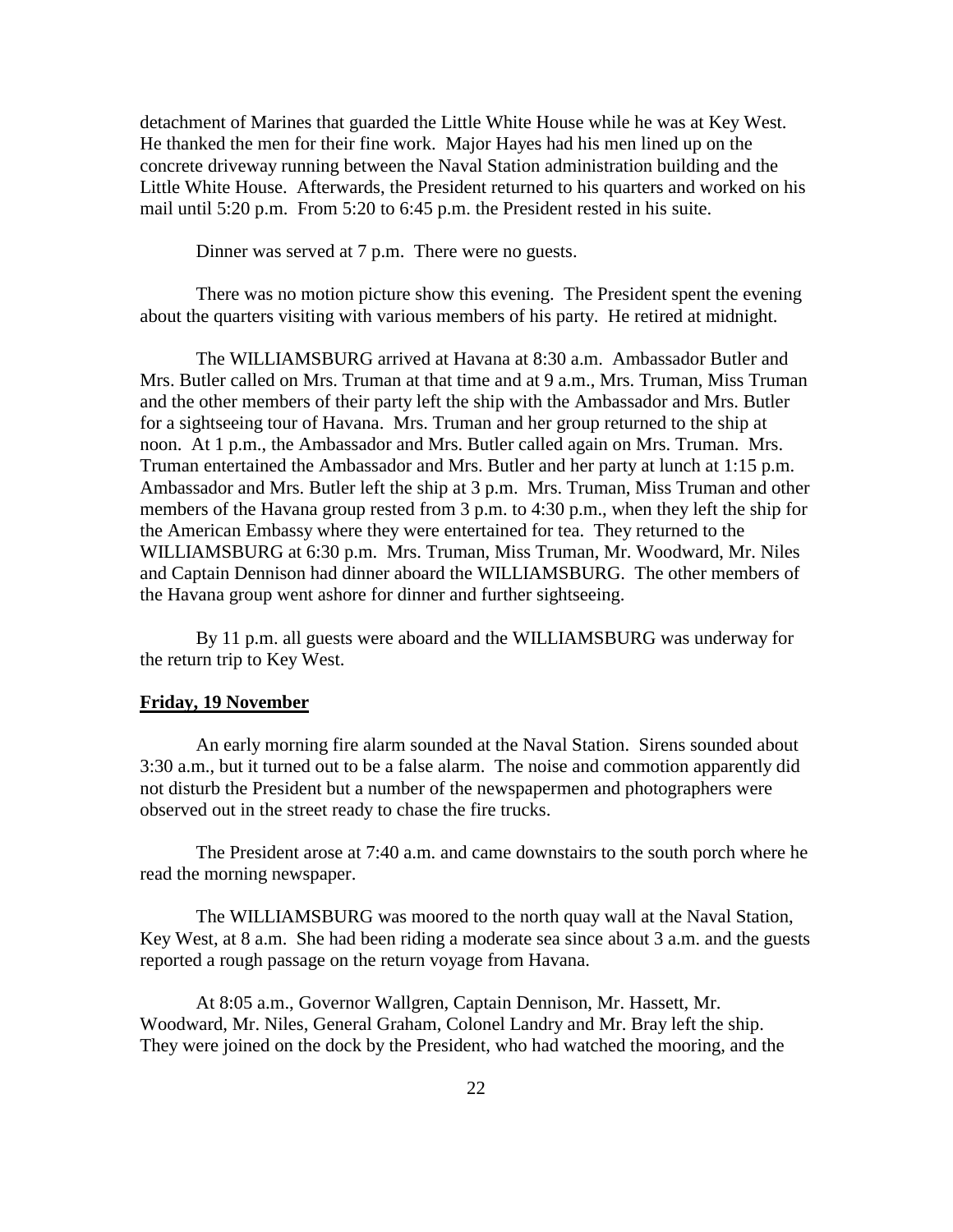group walked to Quarters "A-B" where they had breakfast. Mrs. Truman, Miss Truman and General Vaughan remained on board.

 At 8:40 a.m., Mr. Murphy, Mr Stowe, and Mr. Elsey left by auto for Boca Chica where they enplaned (Navy SNB) for Havana. They spent the day in Havana, shopping and sightseeing, and returned to Key West in time for dinner.

 At 9:30 a.m., General Graham left by auto for Boca Chica where he enplaned (Navy SNB) for Miami, where he spent the day. He returned to Key West at 5:30 p.m.

 Mr. H.S. Anderson, White House Secret Service Detail, left the Little White House by auto at 9:45 a.m. for Boca Chica. He had with him five sacks of White House mail. At Boca Chica he enplaned (Navy SNB) for Washington, D.C. Congressman Smathers was a passenger as far as Daytona Beach, Florida in this same plane. Because of threatening weather, Mr. Anderson's plane landed at Charleston, S.C., and he continued his trip to Washington by Navy automobile.

 At 9:50 a.m. the President left the Little White House and walked to the beach. He was accompanied by Mr. Rayburn and several other members of his party. Miss Truman joined them at the beach, but she left early to return to the WILLIAMSBURG. The President lost his eye glasses while swimming in the heavy surf that was running. They were recovered later, however, when he observed them on the beach at the water's edge. The President left the beach at 11:50 a.m. and motored to the WILLIAMSBURG where he stopped to greet Mrs. Truman and her luncheon guests (Mrs. W.C. Dunn, Jr., and Mrs. Henry Cavendish, both of Cocoanut Grove, Florida). He returned to Quarters "A-B" at 12:45 p.m.

 Lunch was served at the Little White House at 1 p.m. Mrs. Truman entertained at luncheon on board the WILLIAMSBURG. Her guests were Mrs. Dunn, Mrs. Cavendish and Miss Truman. After lunch (1:45 p.m.), the President left the Little White House and walked to the WILLIAMSBURG where he joined Mrs. Truman and her guests. He returned to Quarters "A-B" at 2:10 p.m.

 Mr. John A. Kennedy, editor of the San Diego (California) Journal, called on the President at 2:15 p.m. He spent the afternoon visiting with the members of the President's party.

 The President retired to his suite at 2:30 p.m. where he rested until 4 p.m.

 At 2:30 p.m., Miss Truman, Mr. Steelman and Mr. Woodward motored to the beach for an afternoon swim. They returned to their respective quarters at 3:45 p.m.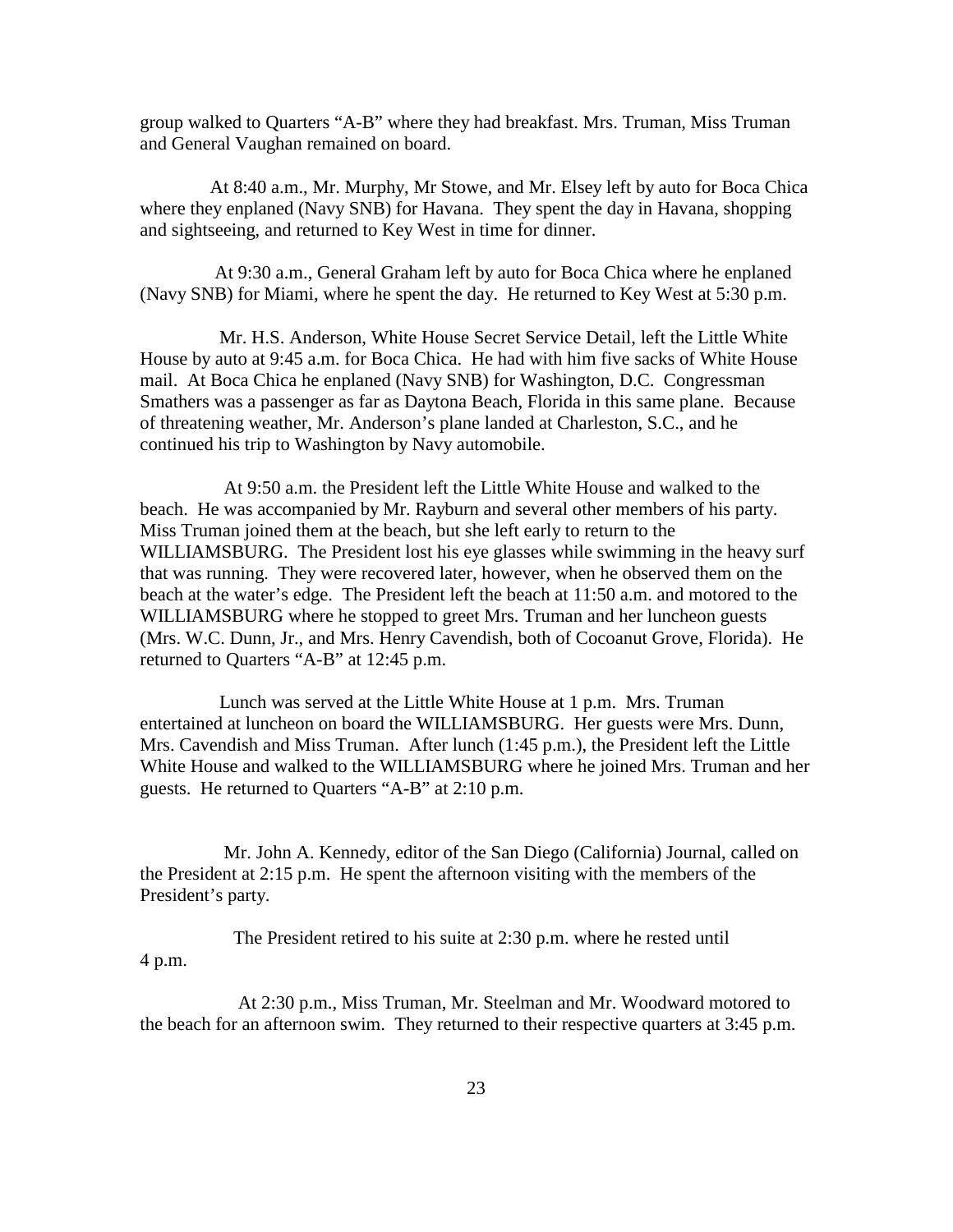The aircraft INDEPENDENCE returned to Key West this afternoon, having completed a routine check up at the Douglas Aircraft factory at Los Angeles.

 Dinner was served at 7:10 p.m. Mr. Kennedy was a guest. The dinner tonight was highlighted by a gracious testimonial to the President by Speaker Rayburn and the President's response. After dinner the party moved to the living room where they witnessed a showing of the latest Warner- Pathe newsreel showing the reception accorded the President on his return to Washington after his reelection. The newsreel was followed by a screening of the feature "Luck of the Irish." The President did not remain for the feature. Together with several of his party, he retired to the south porch, where they visited until 11:25 p.m.

 Speaker Rayburn left by auto at 10:40 p.m. for Boca Chica, where he enplaned (Air Force B-17) for a flight to Dallas, Texas. Mr. Bray accompanied him to Boca Chica. The ladies, accompanied by General Graham, left the Little White House at 10:45 p.m., for their quarters in the WILLIAMSBURG.

The President retired at 11:25 p.m.

 Mr. Kennedy remained at the quarters after the President retired, visiting with members of the President's party. He then returned to his hotel in Key West.

----------------------------------------------------

#### **Saturday, 20 November**:

 The President arose at 7:15 a.m. He left the house at 7:25 a.m. in company with two Secret Service men, and took a walk about the Naval Station. He returned at 7:45 a.m., and had breakfast at 8:15 a.m.

 At 8:45 a.m., the President, accompanied by Governor Wallgren and Mr. Ross, left the Little White House and walked to the Marine's Reception Hall, where Governor Wallgren demonstrated some of his trick billiard shots.

 Mr. Kennedy rejoined the President's party at 9:45 a.m. At 9:50 a.m., the President accompanied by Governor Wallgren and most other members of his party, left Quarters "A-B" and walked to the beach. They were joined there by Miss Truman. The group left the beach by motor at 11:45 a.m., to return to their respective quarters.

 Mr. Frank Gervasi called on the President at noon. The President received him out in the southwest garden Mr. Gervasi departed at 12:30 pm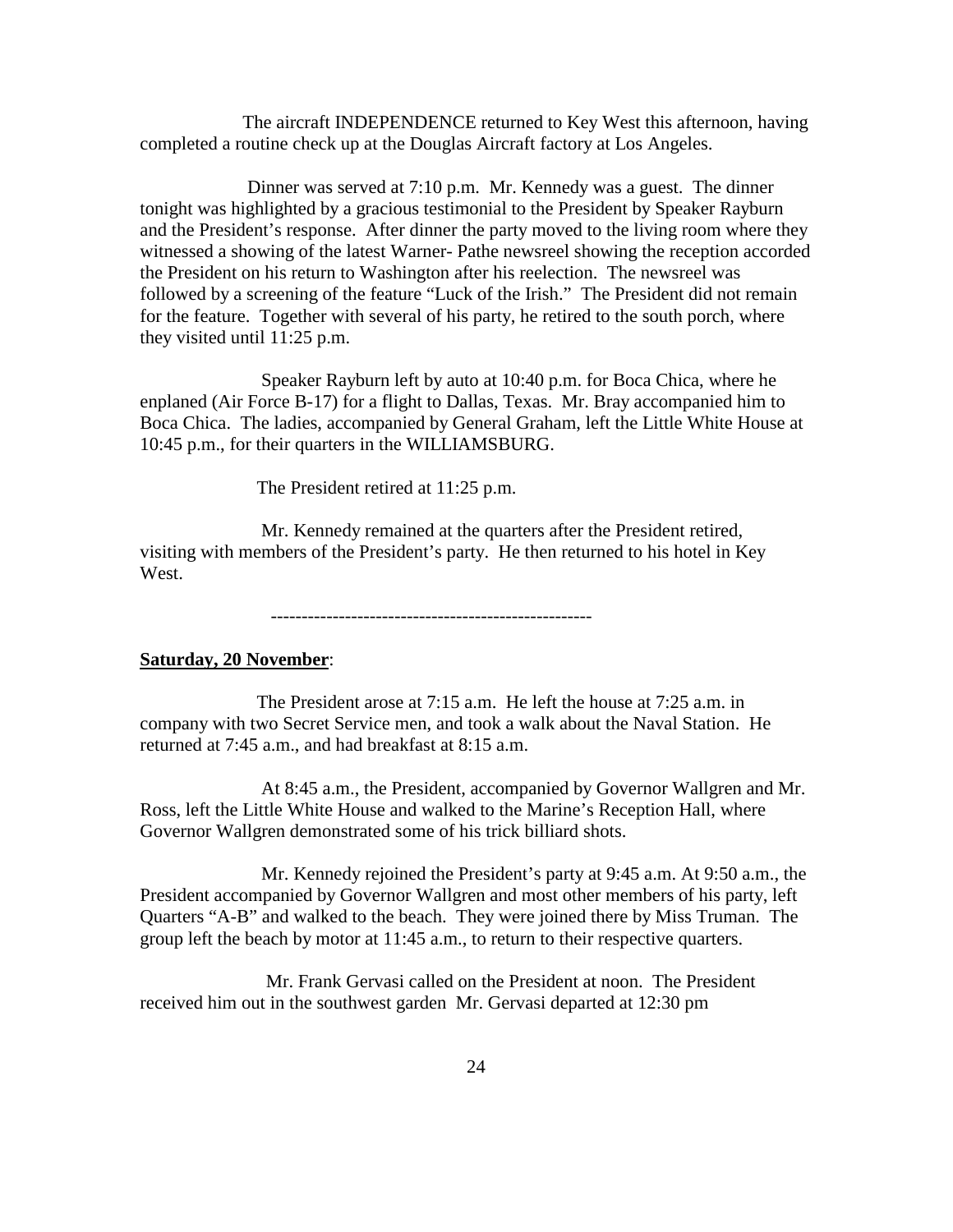At 12:45 p.m., the President posed for Mr. Kyril Vassiler (151 Sunset Avenue, Palm Beach, Florida), a portrait artist. Mr. Vassiler was putting the finishing touches on a portrait showing the President as he delivered his address at the dedication of the Everglades National Park (December 6, 1947).

 A picnic lunch was served the President's mess at 1:15 p.m., in the north garden. Captain Adell, Commander MacDonald, Commander Gay and Lieutenant Colonel F.E. Williams, U.S.A.F. (pilot of the INDEPENDENCE) were guests. After lunch (2:15 p.m.), the President retired to his suite where he rested. He left the house at 4 p.m. and walked to the WILLIAMSBURG where he joined Mrs. Truman.

 Mr. Murphy and Mr. Elsey visited the submarine MADRIGAL (SS-480) At 4 p.m. They were greeted by Captain Bannister, Commander Submarine Squadron FOUR, who conducted them on a tour of the boat. The MADRIGAL was moored to Pier 4 at the Naval Station.

 Mr. and Mrs. Henry Edwards, accompanied by their daughter, called on the President and Mrs. Truman at 4:10 p.m. Mrs. Edwards is Chairman of the Women's Division of the Democratic National Committee. The Edwards were received on board the WILLIAMSBURG. The President returned to the Little White House at 4:25 p.m.

 Captain Dennison attended, as the representative of the President, ceremonies held at Bayview Park, Key West, this afternoon at which one of Key West's main streets (known for the past century as Division Street) was dedicated "Truman Avenue." The Dedication address was delivered by Mayor Adams. After the ceremonies at Bayview Park, there followed a parade down Truman Avenue to Roosevelt Boulevard, where Mayor Adams cut the ribbon formally "opening" Truman Avenue. The American Legion color guard and the Key West High School band participated in the parade.

 Dinner was served at 7 p.m. There were no guests. After dinner, the President talked by telephone with Mr. Robert E. Hannegan (in St. Louis, Missouri).

 Movies were shown at the Little White House at 8:15 p.m. The feature was "Easter Parade," starring Fred Astaire and Judy Garland. The President did not attend. He spent the evening visiting with some members of his party.

The President retired at 11 p.m.

 Except for handling the unusually heavy volume of mail sent down by the White House, the President followed generally the same leisurely routine he observed on his previous vacations at Key West. Other than for a cruise to Dry Tortugas Island, he did not leave the naval base during the entire period of his stay at Key West. He declined all social invitations and seemed to thoroughly enjoy the informality afforded him at this retreat. Perhaps the routine was best described by Mr. Biffle, when he remarked, "ninety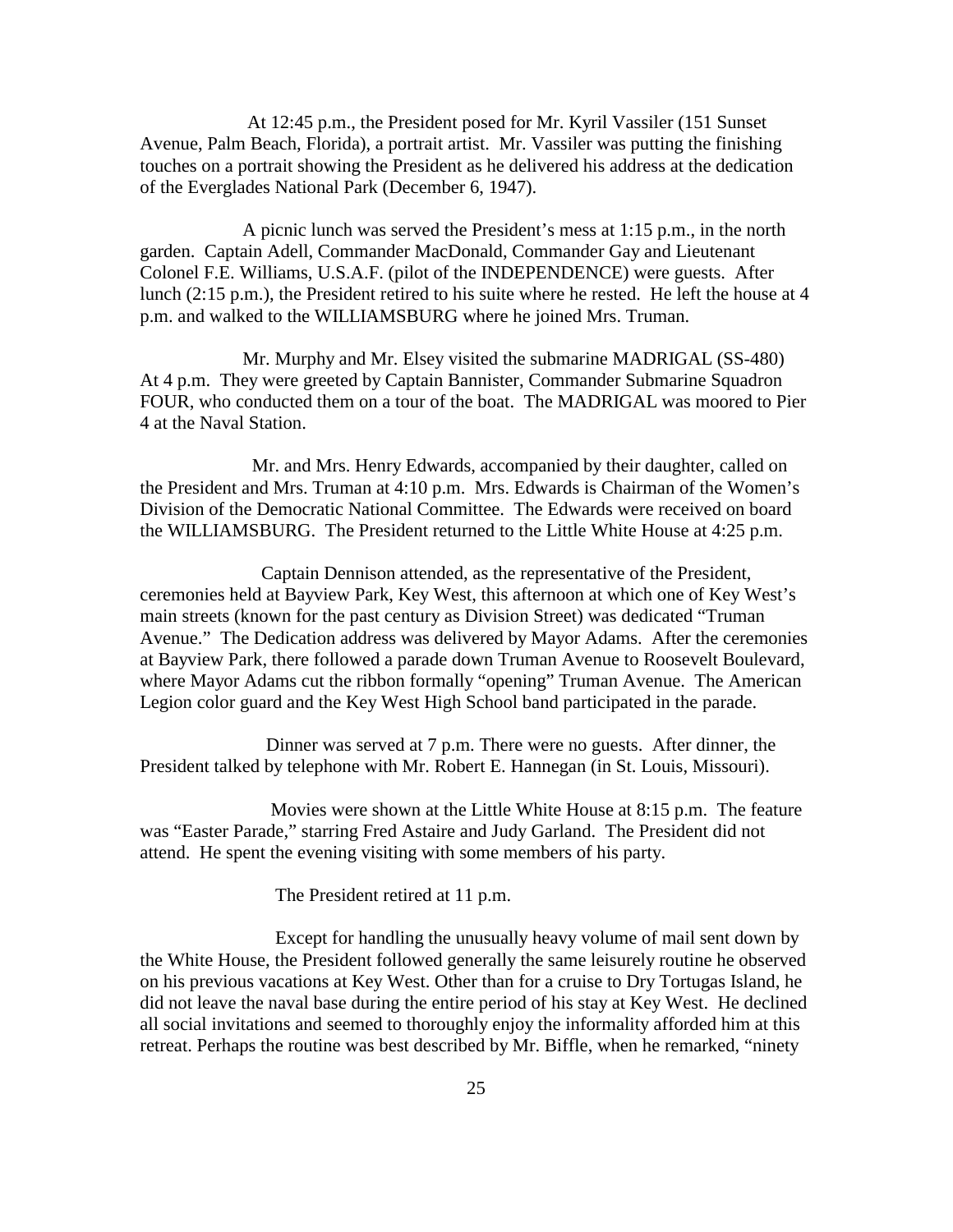percent of the time down here has been spent resting. The other ten percent has been just talking."

 The weather was particularly favorable for a vacation. The average day time temperature was in the low 80s – there was usually a bright sun for the sun worshippers, and always a cool breeze in the evenings.

 The ladies spent their forenoons in their quarters on board the WILLIAMSBURG. The afternoons and evenings generally were spent visiting with the group at the Little White House.

 Admiral Leahy spent most forenoons at the Little White House, working on his personal papers.

 Mrs. Farrell, wife of the commanding officer of the Naval Station, was particularly thoughtful and helpful. She came in each morning while the vacationers were at the beach and kept the Little White house supplied with beautiful flowers.

------------------------------------------------

#### **Sunday, 21 November**:

 The President arose at 7:50 a.m. He had breakfast at 8:15 a.m., in company with Governor Wallgren, Admiral Leahy and several other members of his party.

 Party baggage was collected at 8:15 a.m. and dispatched to Washington via a special Air Force C-47 (Captain Smith, pilot).

 The President's party assembled at the Little White House and left there by motor caravan at 10:25 a.m. for Boca Chica. Captain Adell and Admiral Leahy rode in the car with the President. White-clad officers and enlisted men "lined the rail" to the Caroline Street gate. There, full military honors were accorded the President, and as he officially departed from the Naval Station, his flag was lowered in the administration building. No gun salute was fired. The route taken through the city was the reverse of that used on his arrival on November 7<sup>th</sup>. Captain Bass and his State Highway patrolmen led the procession. There was a goodly number of people out along the streets to bid the Trumans goodbye. It was noted that new street signs had been erected along Truman Avenue.

 The Presidential motorcade arrived at the Naval Airfield, Boca Chica, at 10:45 a.m. As at the Naval Station, the streets inside the airfield along which we passed were lined with naval personnel dressed in white uniforms.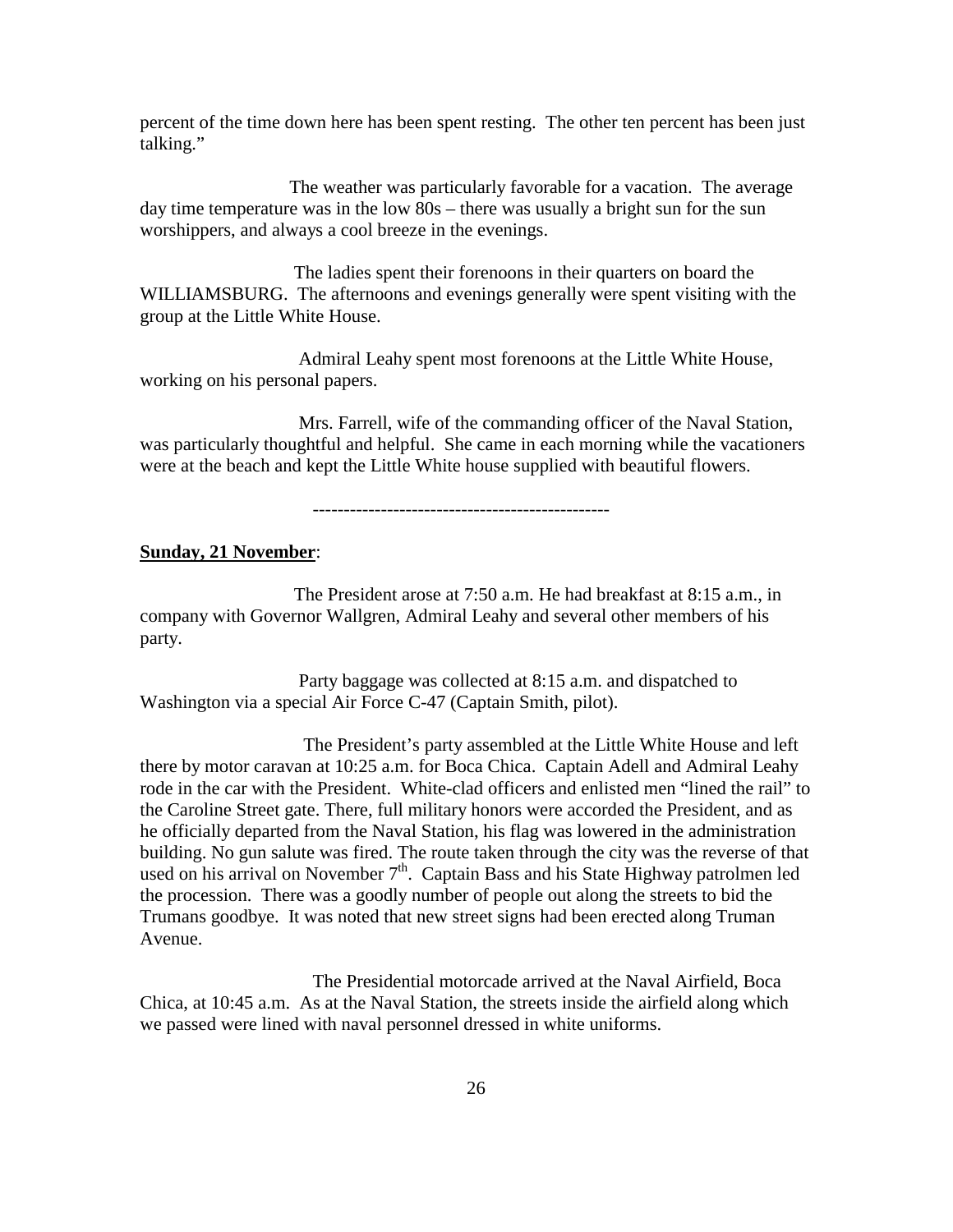All hands disembarked at once. The President talked with the newspapermen, shook hands with senior officers assembled there, Captain Bass and his State Highway patrolmen, the crew of the press plane (E.A.L. Constellation), and then said his goodbyes to Captain Adell and Mayor Adams. The Key West High School band played martial music during these ceremonies. At 10:55 a.m., the President boarded the INDEPENDENCE and Lieutenant Colonel Williams taxied his ship to the runway for the take –off.

 The INDEPENDENCE departed Boca Chica at 11 a.m. and set course for Washington. Passengers embarked were : The President, Mrs. Truman, Miss Truman, Governor Wallgren, Admiral Leahy, Judge Collet, Mr. Steelman, Mr. Hassett, Mr. Connelly, Mr. Ross, Mr. Clifford, Mr. Woodward, General Vaugan, General Graham, Colonel Landry, Captain Dennison, Mr. Dawson, Mr. Bray, Mr. Rowley, Mr. Nicholson, Mr. Dorsey and Chief Steward Prettyman.

 The press plane got away five minutes later. In addition to the White House news correspondents, radio correspondents and photographers, this craft had on board Mr. D. long (White House Transportation Officer) and Messrs. J.T. Gorham, F.A. Barry, P.T. Usher, F.M. Boring, G.A.Behn, R.H. Kauffman and E.P. Roberts (all of the White House Secret Service Detail).

 The Navy R-5-D (Captain Kelso, pilot) departed Boca Chica at 11:10 a.m. for Washington. Embarked were: Mr. Niles, Mr.Murphy, Mr. Stowe, Mr. Elsey, Lieutenant Commander Rigdon, Chief Ship's Clerk Prophet, Mr. Patnode, Mr. Mitchell, Winkler, YN1, Esperancilla, SDC, Palomaria, SDC, Pascual, SDC, Bachiller SDC, and J.T. McCrosson, the Presidential party photographer, who had been sent to Key West in the WILLIAMSBURG. Captain J.A. Ferrell, Jr., U.S.N. was also a passenger in this plane. He was enroute to Annapolis to visit his son, a midshipman at the Naval Academy.

 The Press plane landed at the Military Air Transport Service terminal, Washington National Airport, at 2:45 p.m. and all hands disembarked to await the President.

 The INDPENDENCE put down at Washington (MATS terminal) at 2:50 p.m. after a smooth and uneventful flight up from Key West. The Presidential party disembarked at once. Secretary Forrestal and Mr. Biffle were among the crowd of several hundred on hand to greet the President. After talking with friends for a few minutes, members of the party embarked in automobiles and departed for their respective homes. The President and his family went to the Blair House where they were to live while the White House was closed for rehabilitation.

 The Navy R-5-D arrived at the MATS terminal, Washington, at 4:40 p.m., completing the movement out of Key West. Mr. J. Long, E. Chapman, B.